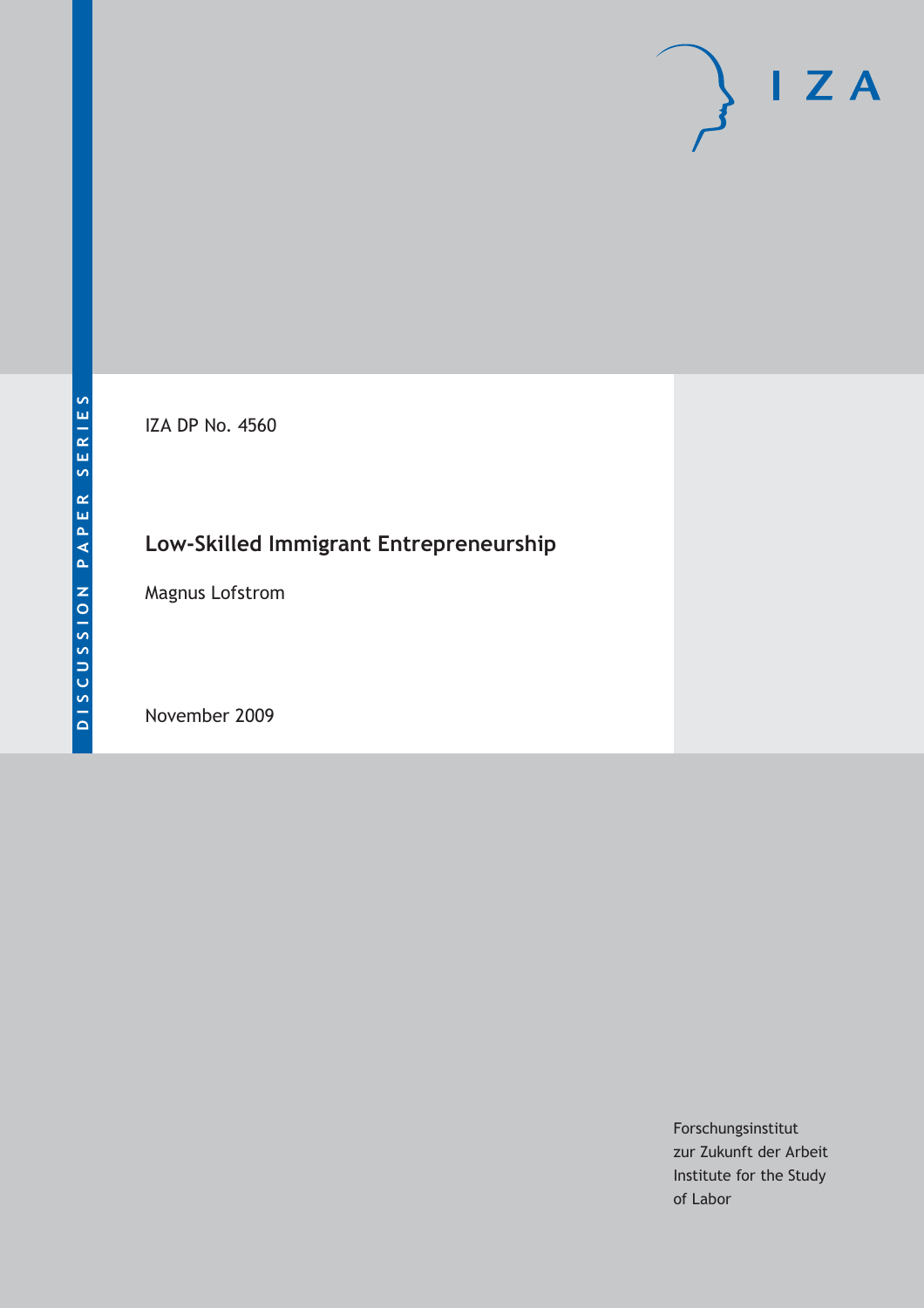# **Low-Skilled Immigrant Entrepreneurship**

**Magnus Lofstrom** 

*Public Policy Institute of California and IZA* 

Discussion Paper No. 4560 November 2009

IZA

P.O. Box 7240 53072 Bonn **Germany** 

Phone: +49-228-3894-0 Fax: +49-228-3894-180 E-mail: iza@iza.org

Any opinions expressed here are those of the author(s) and not those of IZA. Research published in this series may include views on policy, but the institute itself takes no institutional policy positions.

The Institute for the Study of Labor (IZA) in Bonn is a local and virtual international research center and a place of communication between science, politics and business. IZA is an independent nonprofit organization supported by Deutsche Post Foundation. The center is associated with the University of Bonn and offers a stimulating research environment through its international network, workshops and conferences, data service, project support, research visits and doctoral program. IZA engages in (i) original and internationally competitive research in all fields of labor economics, (ii) development of policy concepts, and (iii) dissemination of research results and concepts to the interested public.

IZA Discussion Papers often represent preliminary work and are circulated to encourage discussion. Citation of such a paper should account for its provisional character. A revised version may be available directly from the author.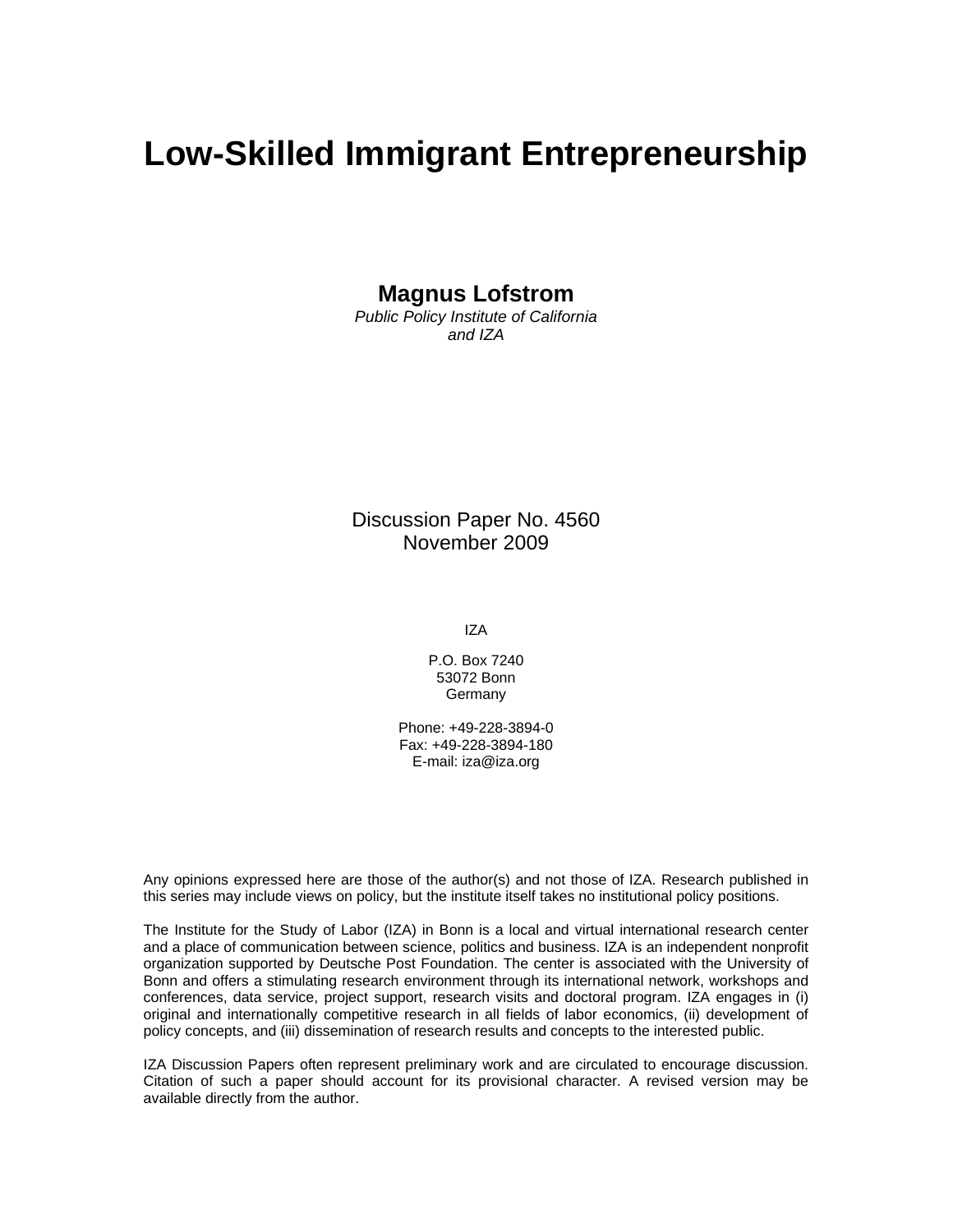IZA Discussion Paper No. 4560 November 2009

# **ABSTRACT**

# **Low-Skilled Immigrant Entrepreneurship**

More than half of the foreign born workforce in the U.S. have no schooling beyond high school and about 20 percent of the low-skilled workforce are immigrants. More than 10 percent of these low-skilled immigrants are self-employed. Utilizing longitudinal data from the 1996, 2001 and 2004 Survey of Income and Program Participation panels, this paper analyzes the returns to self-employment among low-skilled immigrants. We compare annual earnings and earnings growth of immigrant entrepreneurs to immigrants in wage/salary employment as well as native born business owners. We find that the returns to low-skilled self-employment among immigrants is higher than it is among natives but also that wage/salary employment is a more financially rewarding option for most low-skilled immigrants. An exception is immigrant men, who are found to have higher earnings growth than immigrants in wage/salary employment and are predicted to reach earnings parity after approximately 10 years in business. We also find that most of the 20 percent male nativeimmigrant earnings gap among low-skilled business owners can be explained primarily by differences in the ethnic composition. Low-skilled female foreign born entrepreneurs are found to have earnings roughly equal to those of self-employed native born women.

JEL Classification: J15, J16, J31, L26

Keywords: immigrants, low-skill, earnings, self-employment, entrepreneurship

Corresponding author:

Magnus Lofstrom Public Policy Institute of California 500 Washington Street Suite 600 San Francisco, CA 94111 USA E-mail: lofstrom@ppic.org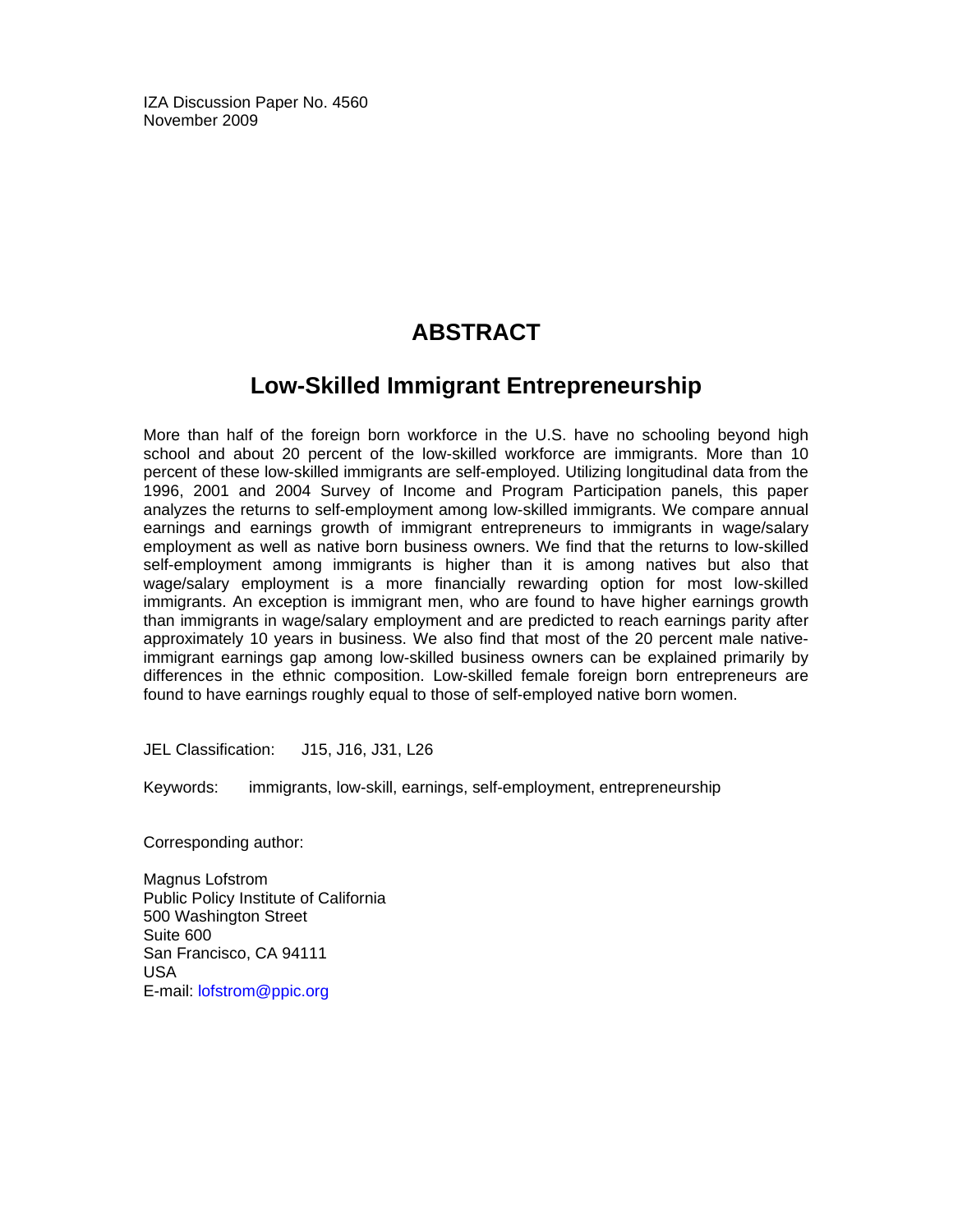#### **1. Introduction**

Immigration has grown steadily over the last decades. Approximately 16 percent of the U.S. workforce is foreign born, a proportion that has more than doubled since its 7 percent share in 1980, shown in Table 1. The composition of immigrants has also changed over this period. Although many immigrants are highly educated and skilled, immigrants also represent a rising large share of the country's low-skilled workers, defined here to be those with no more than a high school diploma. While the immigrant proportion of the college educated workforce increased from 7.1 percent in 1980 to 15.2 percent in 2007, the immigrant share of skilled workers remains roughly equal to the overall proportion of immigrants in the U.S. workforce. However, over this period the share of immigrants in the low-skilled segment of the labor force more than tripled, from 6.7 percent to 20.4 percent, making low-skilled immigrants considerably over-represented among the least educated workers.

Relatively little is known about the labor market performance of this large and growing group of immigrants. Low-skilled workers in general do not fare well in today's skill intensive economy and their opportunities continue to diminish. Given that individuals in this skill segment of the workforce are more likely to have poor experiences in the labor market, and hence incur greater public expenses, it is particularly important to seek and evaluate their labor market options. From the perspective of immigrant workforce integration, economic contribution and policy, it is also of importance to know specifically how low-skilled immigrants perform in the labor market.

In this paper we focus on the labor market performance of low-skilled self-employed immigrants. Self-employment has been argued to be an important stepping stone for economic assimilation among immigrants (e.g. Cummings, 1980) and self-employed immigrants have been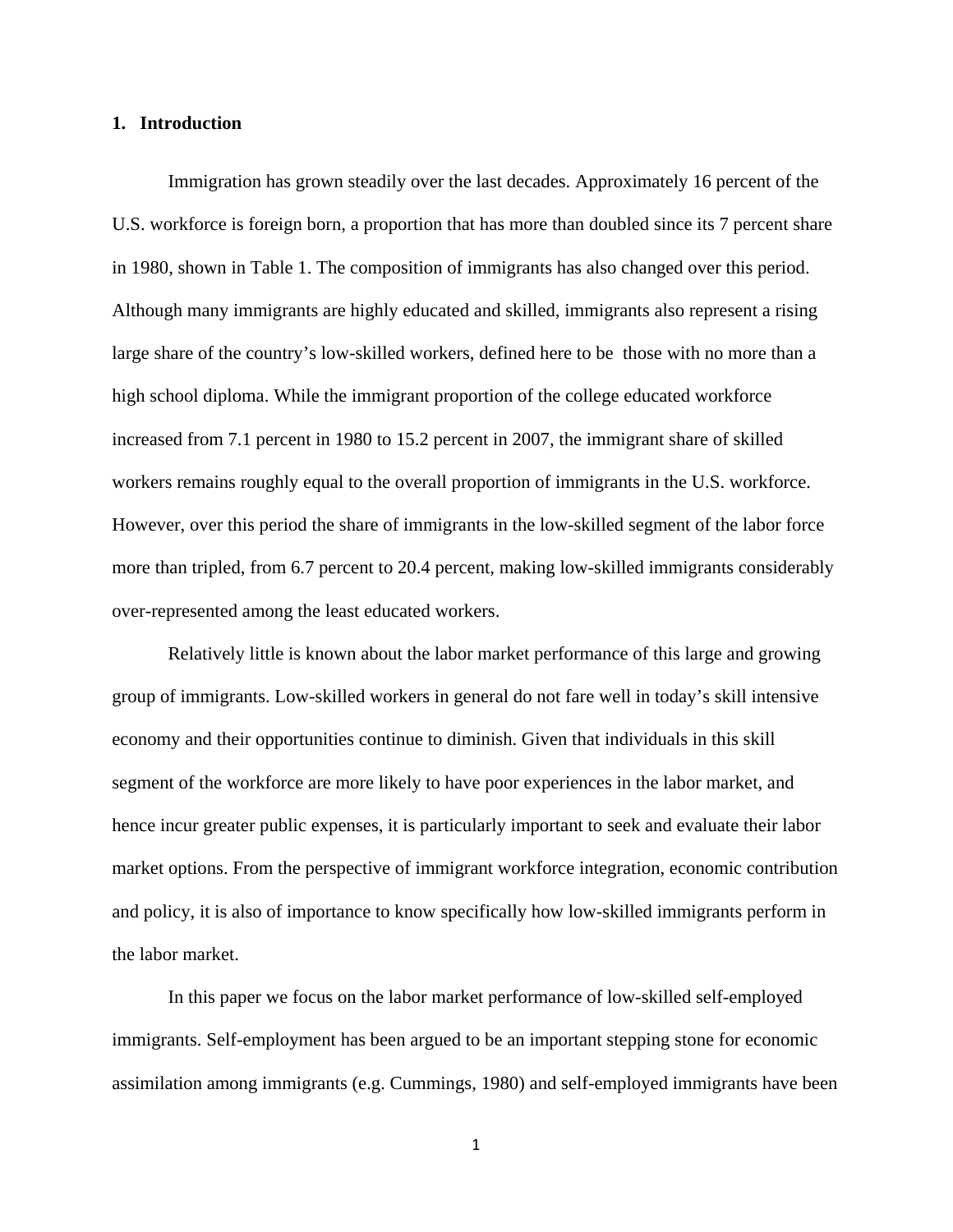found to do better than their wage/salary counterpart (Lofstrom, 2002). It is however unknown whether the relative success among immigrant entrepreneurs hold among the ones with relatively low schooling levels. The research question we seek to answer is whether self-employment is an economically rewarding option for low-skilled immigrants. We address this issue by comparing low-skilled immigrant entrepreneurs to low-skilled immigrants working in the wage/salary sector as well as low-skilled native born business owners.1

Self-employment has grown grew substantially over the last few decades, from roughly 9.9 million in 1980 to approximately 17.3 million in 2007. 2 A large number of business owners in the U.S. are low-skilled, 6.9 million, representing about 40 percent of the total number of selfemployed. Importantly, foreign born entrepreneurs play an increasingly important role. This is evident in recent data which show that the entire net increase from 1980 to 2007 of about 1.1 million low-skilled self-employed workers is due to immigrant entrepreneurs (Lofstrom, 2009). In fact, there are fewer native born low-skilled today compared to 1980. This is not due to a decrease in the low-skilled native self-employment rate. In fact, the self-employment rate for both native born low-skilled men and women increased from 1980 to 2007, from 10.1 to 11 percent and 3.9 to 6.1 percent respectively for men and women, shown in Figure 1. The selfemployment rate among the low-skilled foreign born population increased over the same period from 9.8 to 10.5 percent and 4.2 to 10.6 percent for men and women respectively. It is clear from this that self-employment now plays a particularly important role among low-skilled immigrants, especially foreign born women who are now slightly more likely to be self-employed than foreign born men.

<sup>&</sup>lt;sup>1</sup> We use the terms self-employed, entrepreneur and business owner synonymously.

<sup>2</sup> Author's calculations based on 1980 U.S. Census and the 2007 American Community Survey.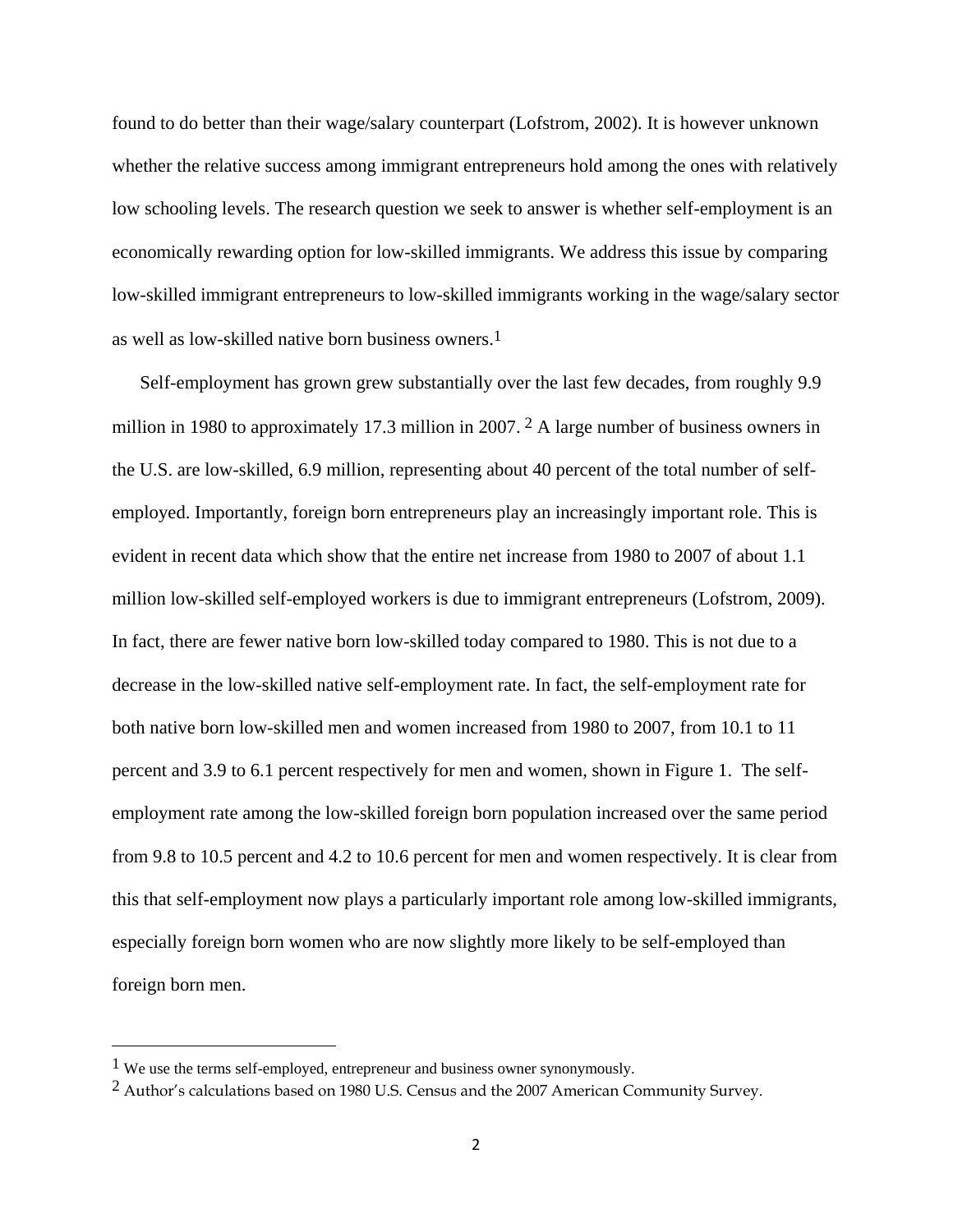Surprisingly, existing research on low-skilled self-employment, and the performance of lowskilled entrepreneurs, is scant. Exceptions include two papers by Robert Fairlie (2004 and 2005). In these papers he analyzes earnings of disadvantaged entrepreneurs, based on both parental education and the individual's education. Fairlie (2004) studies young less-educated business owners and finds that after a few initial years of slower growth, the average earnings for the selfemployed grow faster over time than the average earnings for wage/salary workers. Fairlie (2005) defines disadvantaged differently and focuses on family background (parents' education). He finds some evidence that disadvantaged self-employed business owners earn more than wage/salary workers from disadvantaged families. Also relevant is Holtz-Eakin, Rosen and Weathers (2000). They analyze possible links between entrepreneurship and earnings mobility and find that low-income self-employed individuals moved ahead in the earnings distribution relative to those who remained in wage/salary work.

This paper contributes to the limited existing research on low-skilled immigrants and lowskilled entrepreneurship in several ways. To our knowledge, this is the first paper to analyze the labor market performance of low-skilled immigrant entrepreneurs in the U.S. We also build on Fairlie's research by separately comparing and analyzing the earnings of low-skilled immigrants and natives. Furthermore, we do not limit our analysis to young workers (ages 22 to 39) but include individuals of all working ages (defined here to be ages 18 to 64).

#### **2. Comparing Earnings of the Self-Employed and Wage/Salary Workers**

A key objective of the paper is to assess the relative success of immigrant low-skilled entrepreneurs compared to low-skilled wage/salary workers. The measures of success used are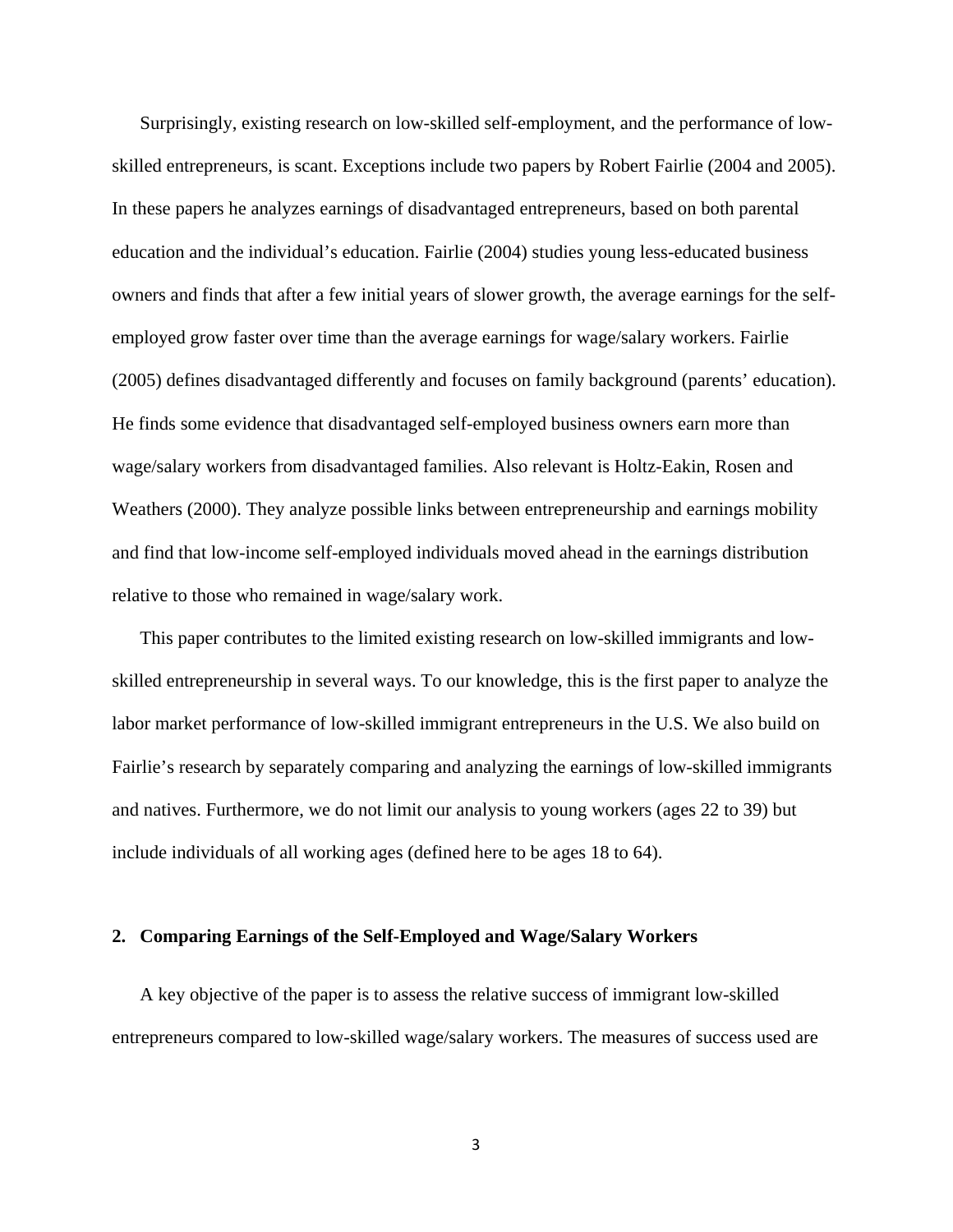based on total annual earnings because these outcome measures closely reflect the overall economic well being of individuals.

An important issue to consider when comparing earnings between self-employed and wage/salary workers is the fact that self-employment earnings do not only represent returns to human capital but also returns to financial capital invested in the business. That is, reported selfemployment earnings partially reflect a return to owner investments made in the business while wage/salary earnings do not. In addition to using total annual earnings, we therefore generate two additional earnings measures. The first simply adds to annual earnings annual asset income received from financial capital, i.e. stocks, bonds, real estate and other investments, which is observed for both the self-employed and wage/salary workers. Total annual earnings and capital income is hence an income measure that includes returns to physical and financial capital for self-employed individuals as well as workers in wage/salary employment.

A second alternative approach entails subtracting a portion of the earnings of the selfemployed, which roughly represents owner returns to investments of resources – cash, inventory, equipment, and the like, net of debt -- in their small businesses. Hence, we utilize the reported dollar amount of business equity information available in our data (discussed below) and subtract from annual earnings an amount equal to five percent of this business equity, representing an inflation adjusted real return to a relatively risky investment. Use of the five percent figure is a reflection of the opportunity cost of capital. By assumption, alternative investments into which this business equity dollar amount could be deployed would be expected to earn a five percent real rate of return, roughly equivalent of a nominal return of eight to nine percent. By way of example, an owner reporting a \$50,000 business equity amount, along with annual net profits of \$40,000, would be assumed to have earned \$2,500 as a return on her/his business equity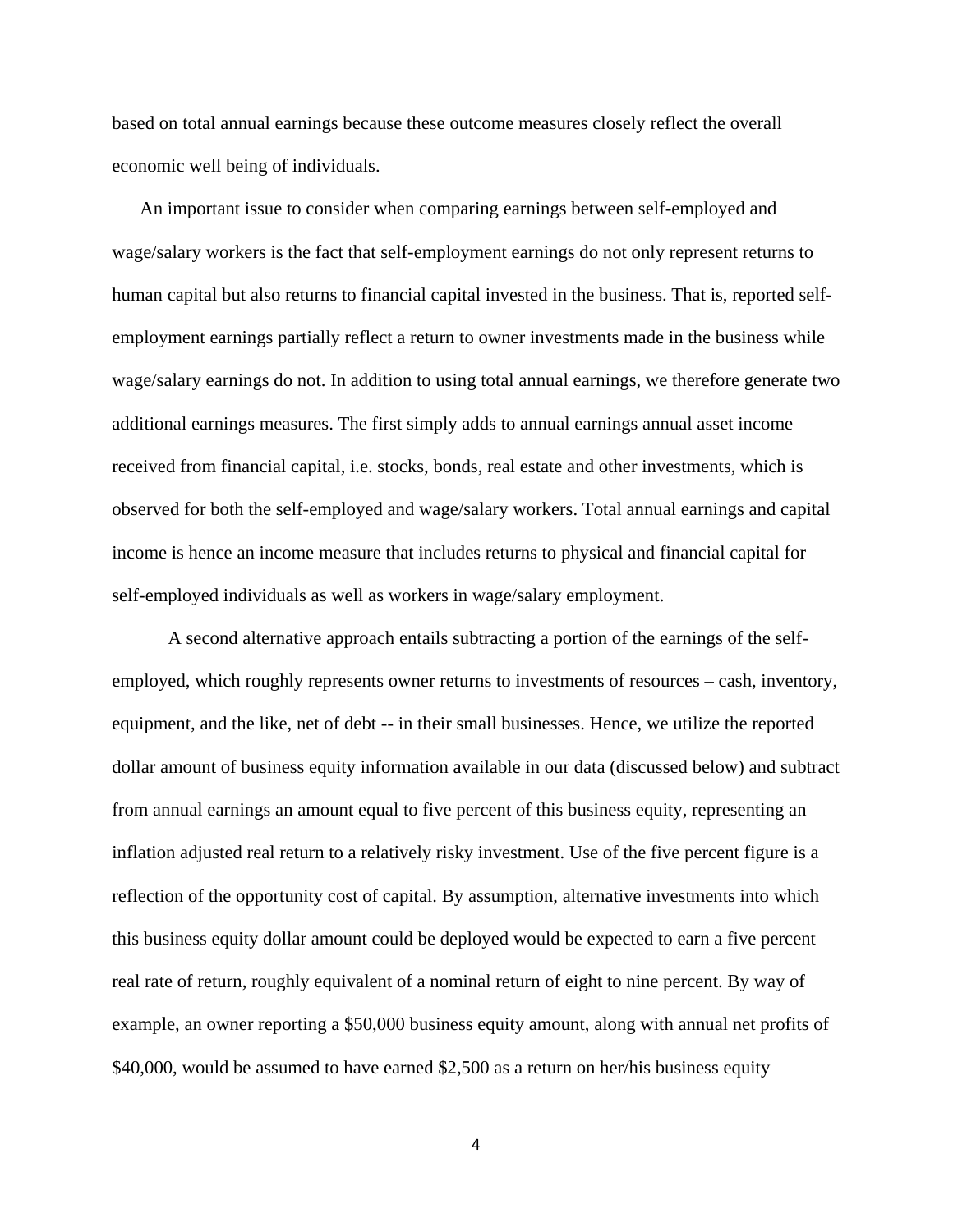investment. The balance – profits of \$37,500 – is attributed to the owner's returns for time spent working in her small business. We refer to this measure as "business equity-adjusted" earnings, which we interpret as an income measure that reflects only returns to human capital for both employed workers and the self-employed.

Although we argue above that the use of a five percent real discount rate is reasonable in this setting, clearly the specific choice of a return to business equity to subtract from the reported annual earnings is ad hoc. The impact of alternative returns is that a higher interest rate leads to lower business equity adjusted earnings while a lower discount rate leads to more favorable comparison for the self-employed (a zero discount rate generates a measure identical to our total annual earnings measure). Lastly, we note that the use of an assumed real return of five percent is similar to Fairlie's (2004) approach and that given the relatively low levels of business equity among low-skilled entrepreneurs, the results are not sensitive to minor changes in the assumed discount rate.

#### **3. Data**

We use nationally representative individual longitudinal data from the 1996, 2001 and 2004 panels of the U.S. Census Bureau's Survey of Income and Program Participation (SIPP). The SIPP data contain individual demographic information as well as detailed information on labor market activities, business ownership and business characteristics.

The surveys are conducted every four months (representing a "wave") for, depending on the panel, roughly 37,000 to 47,000 U.S. households in each panel. The length of the panel is four years for the 1996 and 2004 panels while the 2001 panel followed individuals for only three years. Importantly given the focus on disadvantaged groups, SIPP panels over-sampled low-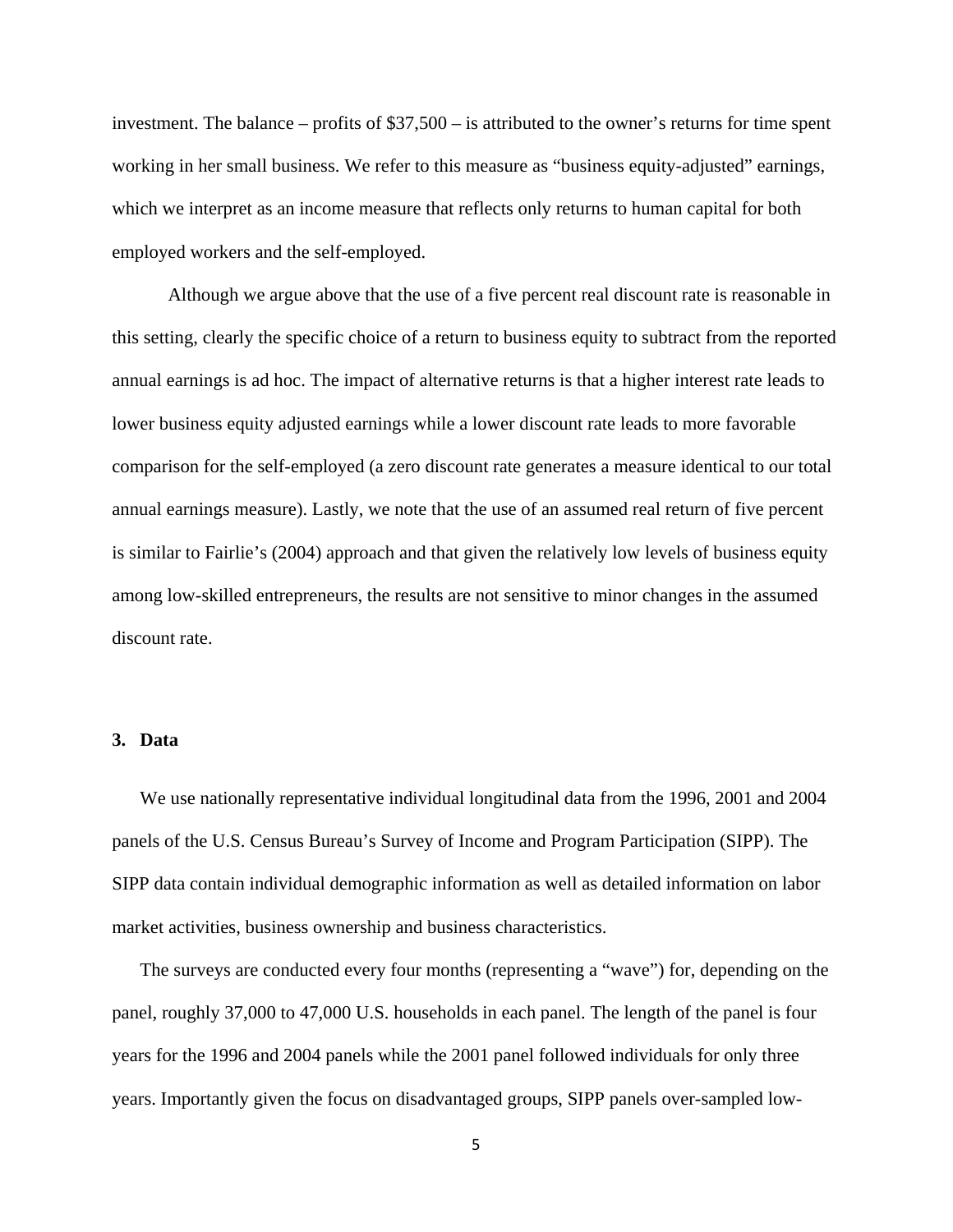income households. The data are nationally representative when the provided sampling weights are used. Each wave in the SIPP panels contain both core questions, common to each wave, and topical questions that are not updated in each wave. In addition to the key variables found in the core modules, we use information from two topical modules; immigration (which includes information on country of origin, citizenship status and year of arrival, collected in the  $2<sup>nd</sup>$  wave in each panel) and assets and liabilities (containing wealth and asset data, including business equity, collected once a year in each panel).3

The sample utilized is restricted to low-skilled individuals, men and women, between the ages of 18 and 64 in the survey period who report working at least 15 hours per week. Furthermore, we restrict our sample to individuals for whom immigration status is available and who are observed at least two years during the sample period. The latter restriction is necessary for our earnings growth analysis which relies on an individual fixed effects specification.

We define an individual to be self-employed if she/he reported owning a business in the sample month and usually working at least 15 hours per week in that business. Similarly, individuals are defined to be wage/salary workers, or employees, if she/he does not report owning a business but work at least 15 hours per week in their current job. In addition to these labor market groups, we define additional workforce status groups which are used in lagged form in the empirical earnings models. Individuals reporting owning a business but devoting less than 15 hours per week to it are defined to be part-time self-employed. Part-time wage/salary workers are those not owning a business reporting working for less than 15 hours per week in the reference month. We define a person to be unemployed if they reported experiencing at least one week of unemployment during the month and did not satisfy the criteria for being classified as

<sup>&</sup>lt;sup>3</sup> Although the 2004 Panel was originally set to have 12 waves with a full set of topical modules, due to budget constraints, the topical modules were not collected for waves 9-12. Furthermore, the sample was cut by half for this time period.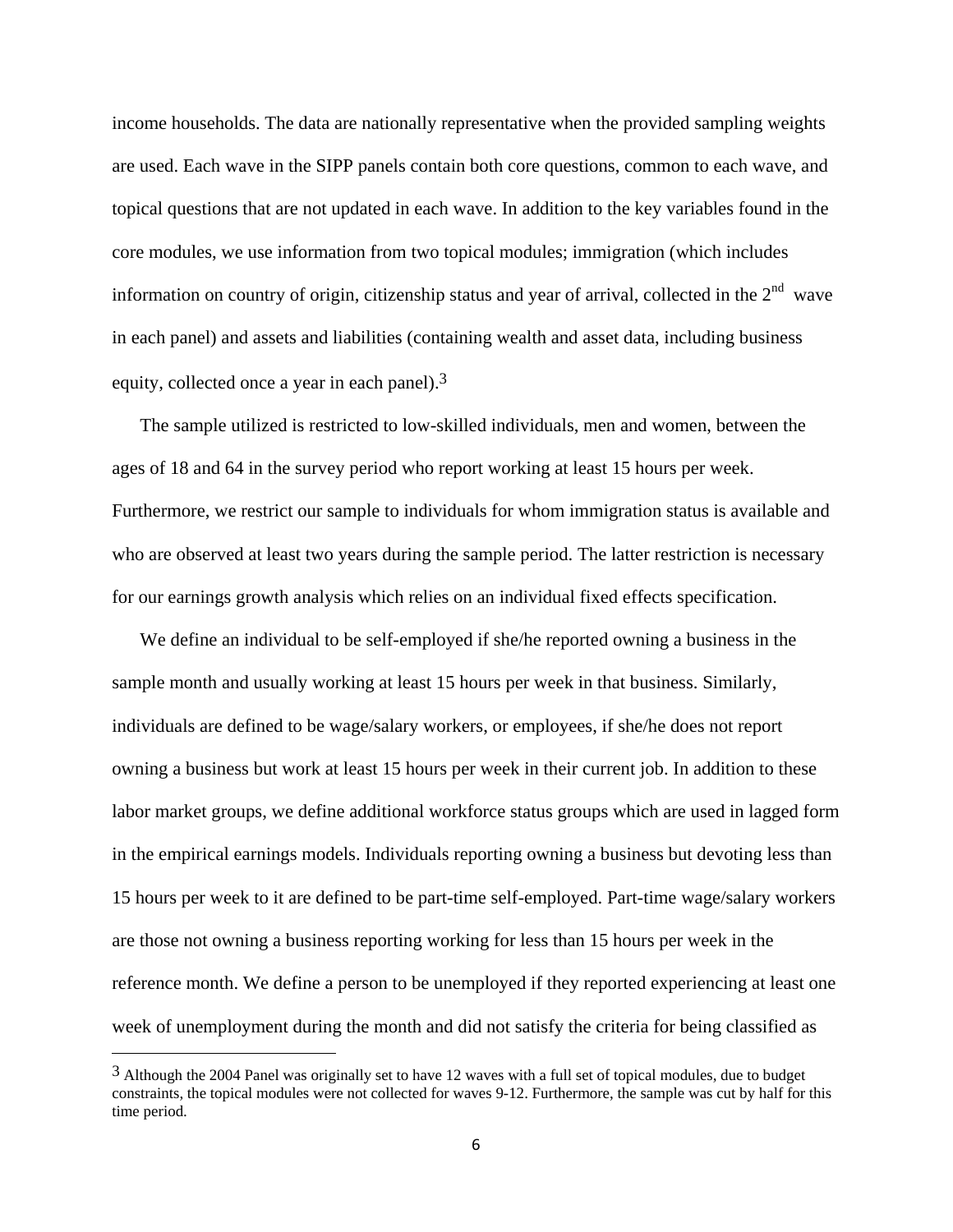self-employed or a wage/salary worker. A person is defined to be a welfare recipient if they received Supplemental Security Income (SSI), Aid to Families with Dependent Children (AFDC)/Temporary Assistance for Needy Families (TANF) or food stamps and did not satisfy the definition criteria for self-employment, wage/salary work or unemployment. Lastly, survey respondents who do not meet these criteria are defined to be not in the labor force.

#### **4. Descriptive Statistics**

We start by examining our annual earnings measures to see how low-skilled entrepreneurs compare to wage/salary earners, shown in Tables 2 and 3. Our data show that low-skilled immigrant entrepreneurs have higher average annual earnings than their counterparts in wage/salary employment and that this also holds among foreign born women. Interestingly, the data show that female U.S. born business owners earn less on average than U.S. born women wage/salary earners.

The magnitude of the differences in average annual earnings depends on the earnings measure. Foreign born male business owners earn on average between 13 (business equity adjusted earnings) and 27 (total annual earnings including capital income) percent more than immigrant men in wage/salary employment. The corresponding average female immigrant selfemployment advantage is somewhat lower, between 7 and 12 percent. Although immigrants earn less on average than their native counterparts, the mean earnings differences above indicate that self-employment is a more financially rewarding option for foreign born entrepreneurs than it is for U.S. born business owners.

A comparison of average earnings can be misleading if the success story among entrepreneurs is one of relatively few very successful business owners (Hamilton, 2000). A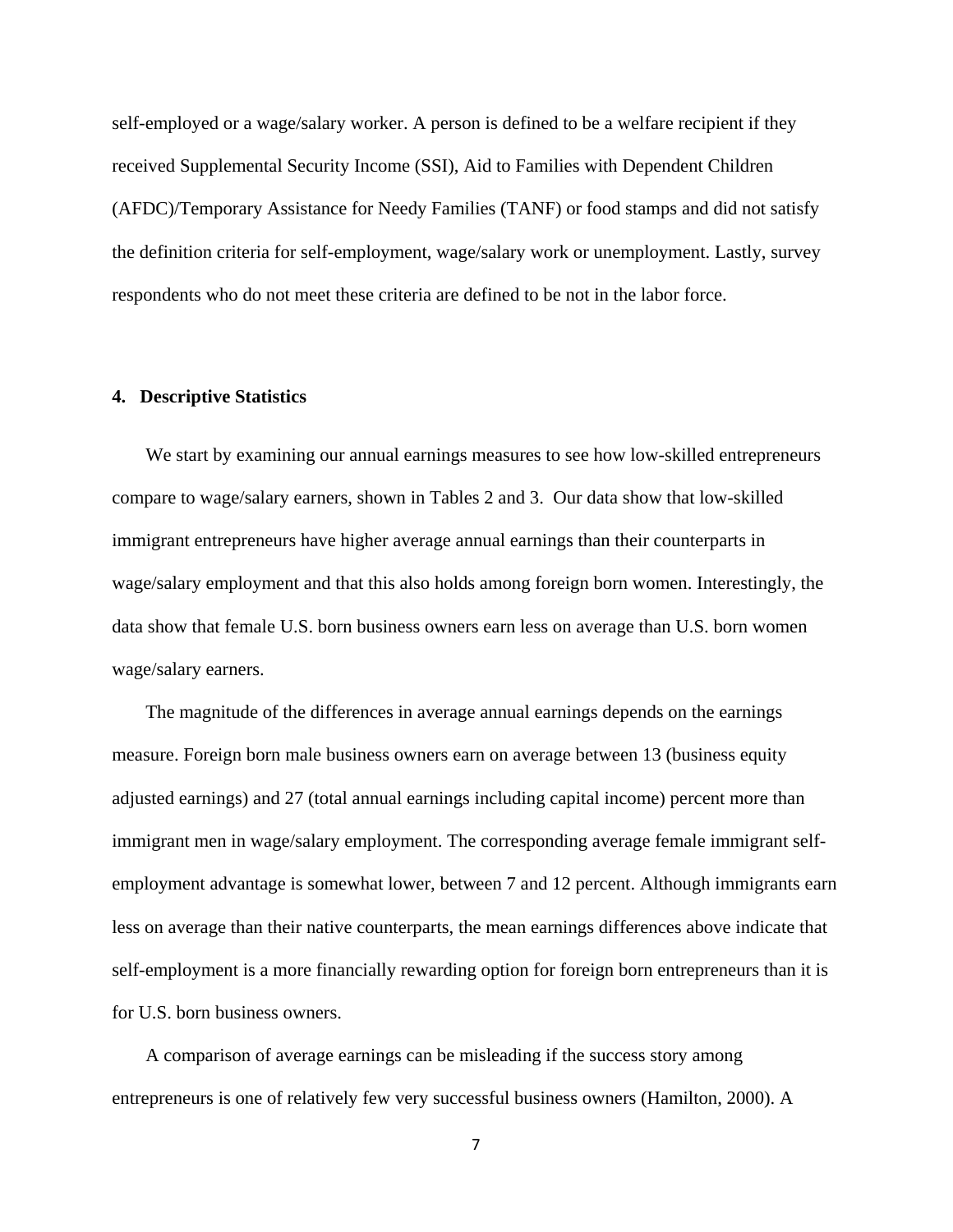comparison of earnings by selected percentiles reveals that there is truth to this assertion among the low-skilled. The median annual earnings of low-skilled entrepreneurs -- U.S. and foreign born men and women -- are lower than those of low-skilled employees in the same group. Although the magnitudes of the self-employment disadvantage differ across our three measures, there is no instance in which median earnings are higher among business owners.

The comparison of median earnings differences between wage/salary workers and business owners also indicates lower earnings among immigrants than natives. However, the selfemployment disadvantage is smaller among immigrants, indicating that self-employment is a relatively more rewarding for the foreign born than it is among the U.S. born, a similar conclusion to the one reached by comparing average earnings. We also note that the selfemployment median earnings disadvantages shown in Tables 2 and 3 are very close to the mean earnings differences in the log of annual earnings, the measure used in our empirical approach below. In other words, the log transformation of annual earnings reduces the influence of the highest earning individuals and hence comparisons of mean log annual earnings are more in line with comparisons of median earnings.

The observation that the average earnings are higher among low skilled business owners while the opposite is true when median earnings are compared shows that the most successful entrepreneurs have higher earnings than the most successful workers in the wage/salary sector. We next examine if this is due to relatively few very successful business owners or relatively many entrepreneurs who somewhat outperform wage/salary workers.

The data reveal that among foreign born men, approximately the top half of business owners do as well or outperform the top half of immigrant wage/salary earners. Among natives, the selfemployment earnings advantage is not quite as prevalent. However, we observe that at least the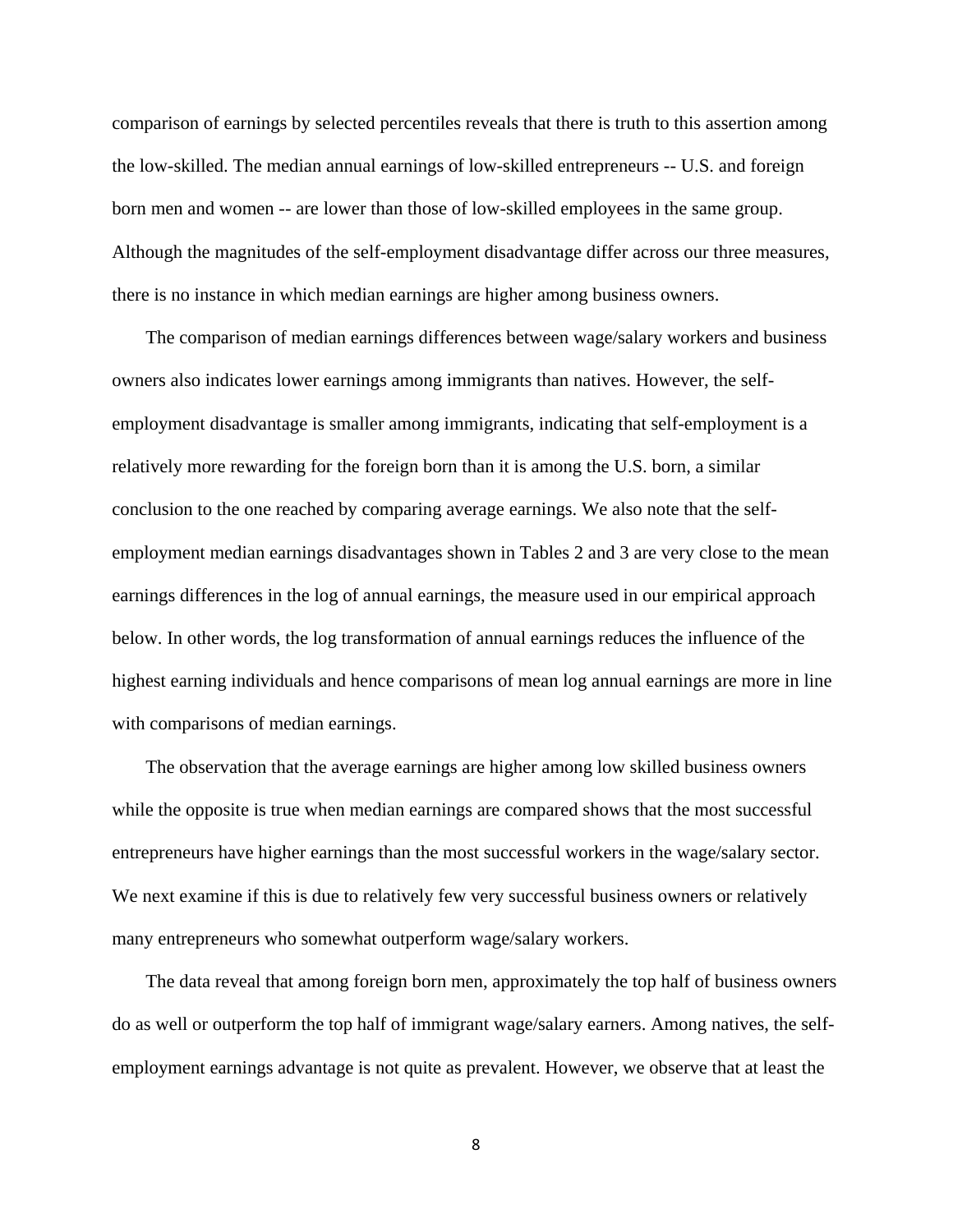top 25 percent low-skilled native born male entrepreneurs have higher earnings than the top 25 percent wage/salary workers. As expected, once self-employment earnings are adjusted for returns to capital invested in the business, self-employment is less rewarding compared to wage/salary work. Nonetheless, both among immigrant and native men, the top 25 percent of low-skilled business owners have higher earnings than the top 25 percent of wage/salary earners.

The top 25 percent female immigrant entrepreneurs have roughly the same or higher earnings than their foreign born counterparts who work in the wage/salary sector. Native born low-skilled business owners are relatively less successful, when compared to their employee counterparts. Table 3 shows that among U.S. born women only the top 10 percent of entrepreneurs outperform the top 10 percent wage/salary workers. In fact, when we adjust earnings for business equity, native born self-employed women throughout the distribution have lower earnings than their employee counterpart.

Immigrant men have lower earnings than native born men. However, the earnings summary statistics in Table 2 indicate that the native-immigrant earnings gap is somewhat smaller among some low-skilled entrepreneurs, namely the ones in the upper end of the earnings distribution. For example, among male entrepreneurs in the top decile, the immigrant-native earnings gap is approximately 10 percent. Among wage/salary earners in the top decile, the gap is twice that, about 21 percent. The data also indicate that both among male low-skilled business owners and wage/salary employees the median native-immigrant earnings gap is about 20 percent.

Female immigrant entrepreneurs appear quite successful when compared to their U.S. born counterpart. A comparison of the mean and median total annual earnings of native and immigrant self-employed women shows no statistically significant earnings difference. Interestingly, a look at the equity adjusted earnings measure reveals that self-employed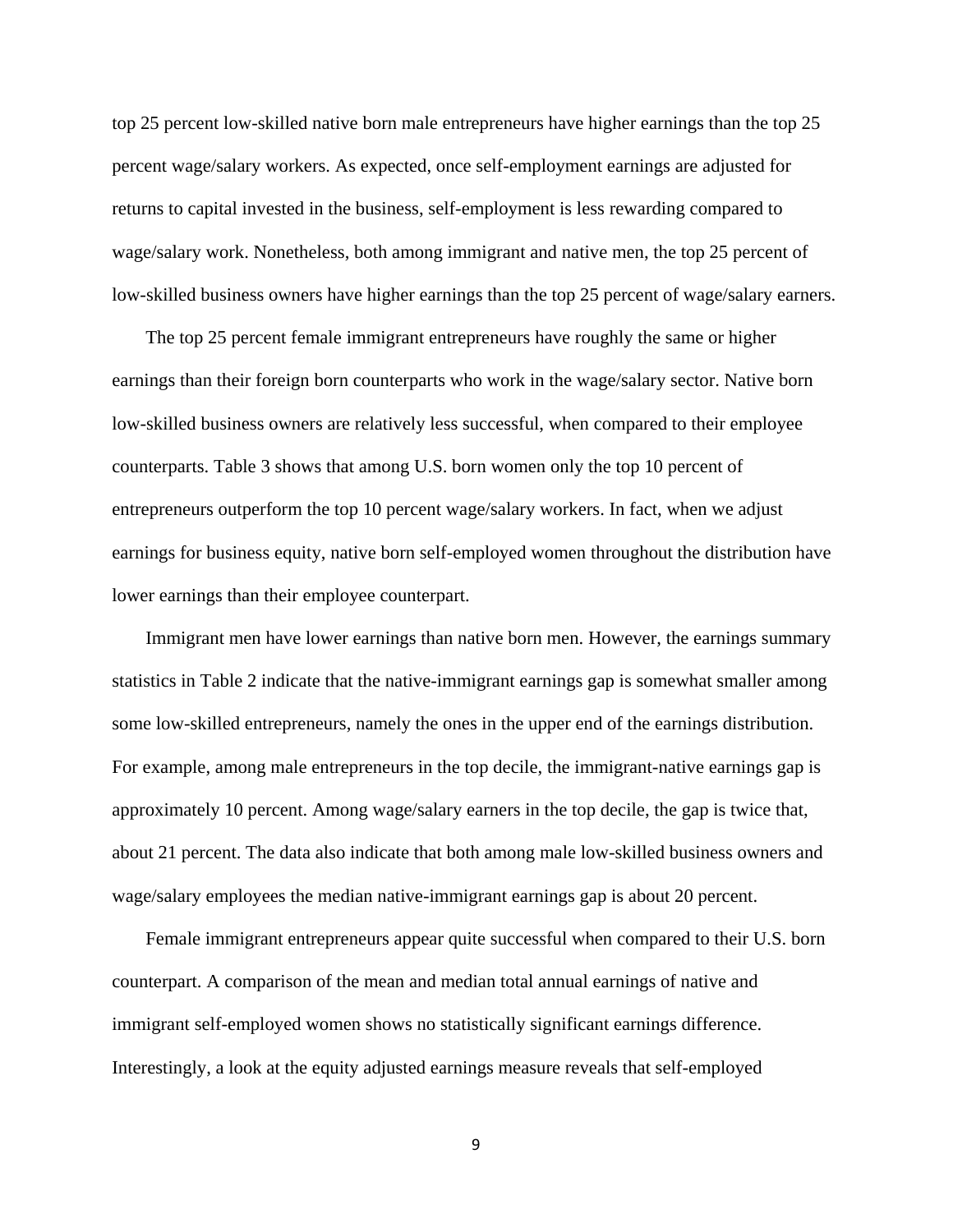immigrant women have between 8 (median) to 18 (mean) percent higher earnings than lowskilled native self-employed women. This shows that U.S. born female business owners have higher levels of business equity and that these higher levels of equity makes an immigrant-native comparison, not accounting for business equity differences, more favorable to female native entrepreneurs. This is similar to previous research on earnings differences between Latina and non-Hispanic white female business owners (Lofstrom and Bates, forthcoming). The impact of business equity differences between immigrant and native male entrepreneurs is much smaller.

The above descriptive statistics indicate that most low-skilled entrepreneurs have lower earnings than wage/salary workers but also that the economic returns to self-employment are higher for immigrants than natives. Furthermore, compared to low-skilled natives in the same sector, immigrant entrepreneurs are relatively more successful than foreign born wage/salary workers. The latter two observations are important since much of the growth in low-skilled selfemployment is among immigrants and that low-skilled immigrants have higher self-employment rates than low-skilled natives. The relative attractiveness of self-employment is one plausible reason for this.

Some of the observed earnings differences between entrepreneurs and employees may not be attributable to self-employment but may be due to differences in earnings relevant demographic traits (such as education, age, family composition, ethnic composition) or workforce characteristics (such as the number of hours worked, previous period's employment status and workforce experience). A look at differences in the above characteristics between workers in the two sectors, shown in Tables 4 and 5, indicates that the self-employed possess on average more of the attributes associated with higher earnings than wage/salary workers. For example, among immigrants, the self-employed have been in the U.S. longer than foreign born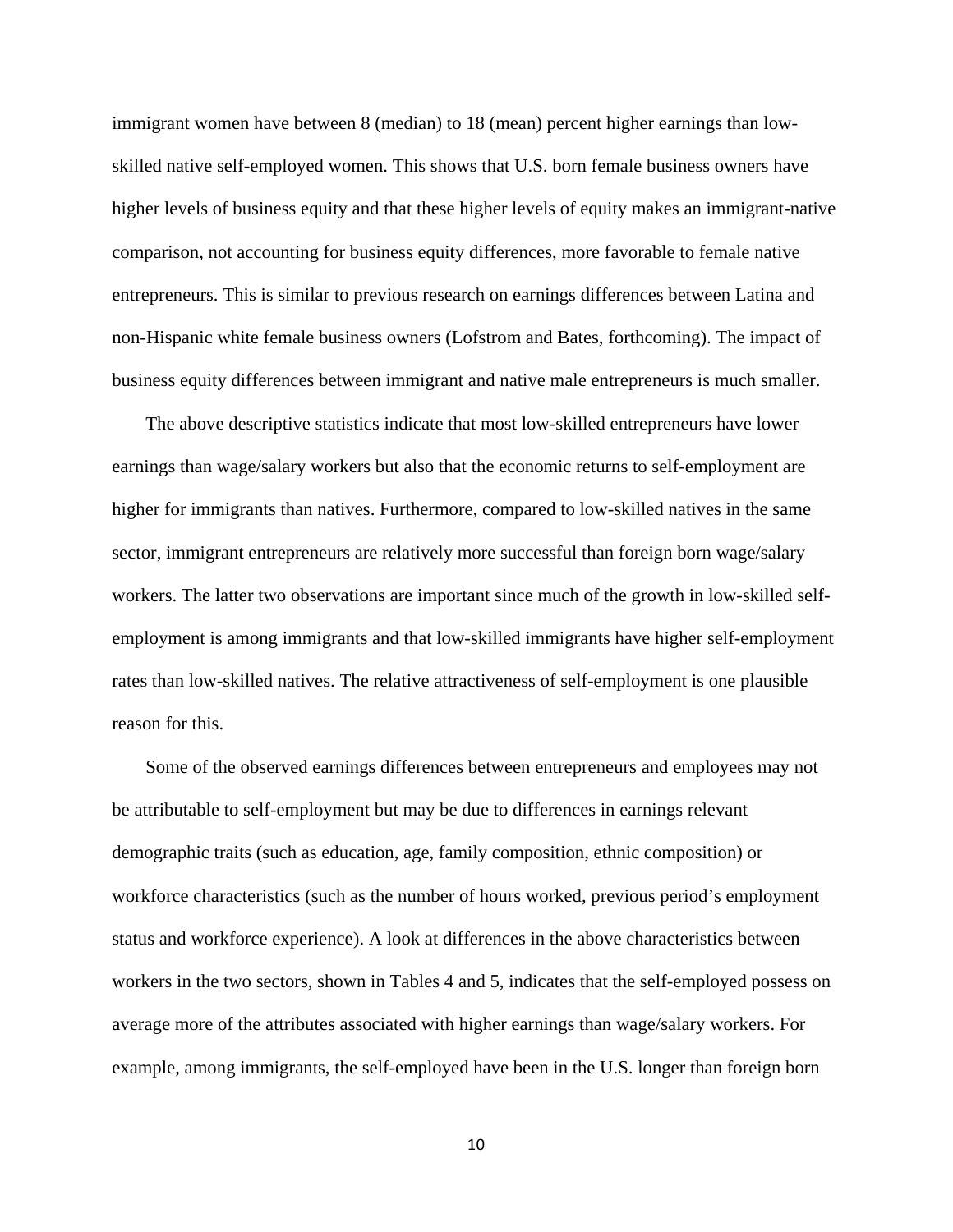wage/salary workers while in general the data show that low-skilled business owners are on average older and work more hours per week than employees. Entrepreneurs are also underrepresented by disadvantaged minority groups such as Hispanics and African-Americans. The extent to how these factors affect earnings and how they contribute to earnings differences across groups are central to our empirical analysis.

#### **5. Empirical Model Specifications**

Our objective is to assess the relative success of immigrant low-skilled entrepreneurs compared to both low-skilled immigrant wage/salary workers and low-skilled native born business owners. We focus on total annual earnings as our measure of success.

We use ordinary least squares (OLS) to estimate regression models separately for the selfemployed and wage/salary workers by nativity and gender, of the log of total annual earnings. *yit*, in state *i* at time *t*. This measure is defined as the log of the sum of wage/salary earnings and selfemployment earnings. The model specification is;

$$
y_{it} = \mathbf{X}_{it} \mathbf{\beta} + \mathbf{LFS}_{it-1} \mathbf{\delta} + \varepsilon_{it}
$$

where

 $\mathbf{X}_{i}$  = Matrix containing individual characteristics such as age, educational attainment, marital status, family composition, geographic location, ethnicity. For immigrants it also includes controls for years since migration and naturalization.

**LFS**<sub> $i<sub>t-1</sub>$  = Matrix containing controls for lagged the labor force status, i.e. whether</sub>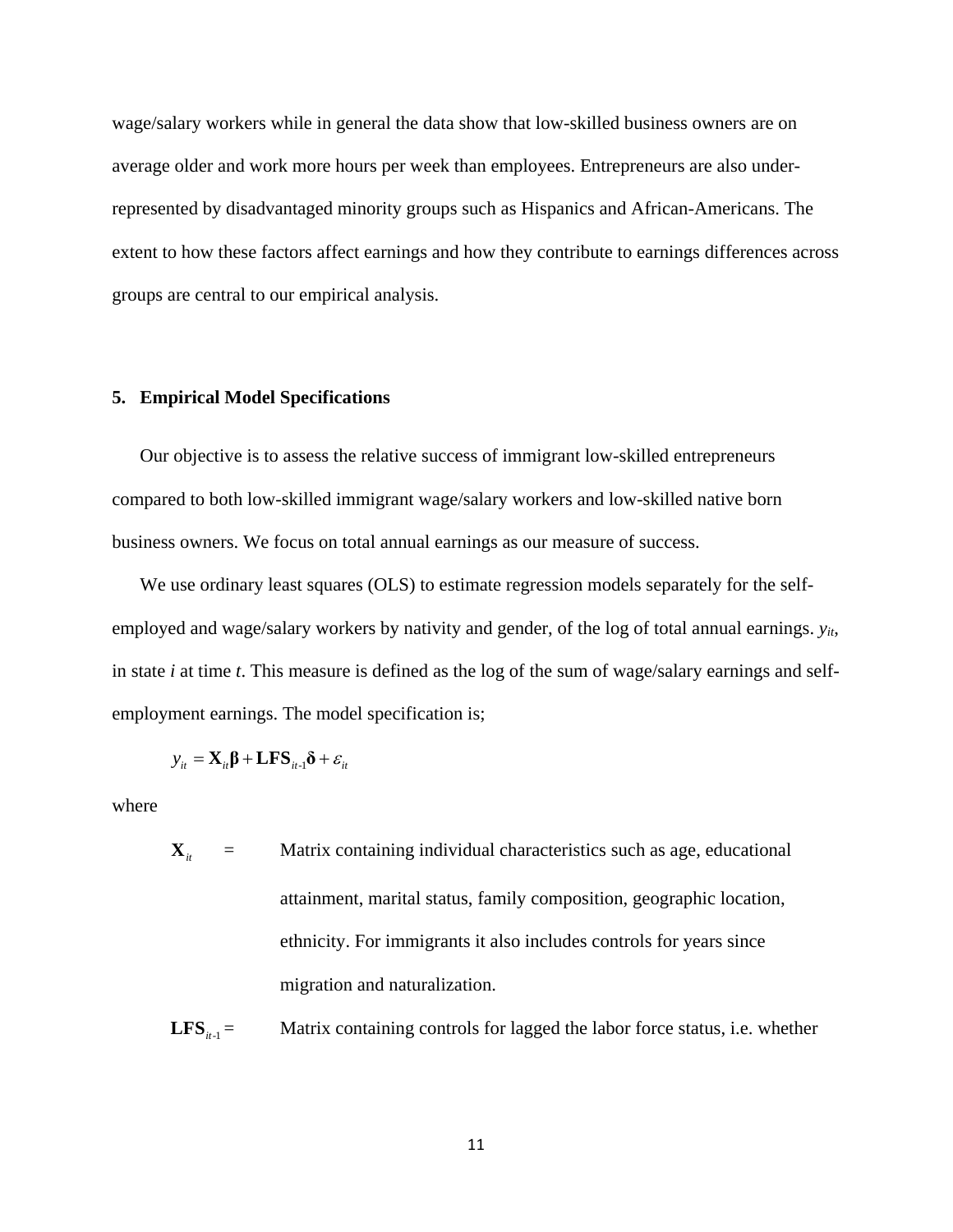the person was observed in wage/salary work, part-time self-employment, part-time self-employment, unemployed, welfare participation or not in the labor force. The matrix also includes controls for number of years at job for wage/salary workers and years in business for the self-employed.

The use of lagged labor force status in our earnings model deserves some justification. These controls are included to reduce omitted variable bias of parameters of interest. Put differently, these controls are intended to purge the data of the impact of previous labor market outcomes or decisions on earnings. Furthermore, since repeated individual observations are not assumed to be independent, all estimates are clustered on individuals.

We also estimate individual fixed effects models to obtain estimates of the impact of years in business or years at current job. In this specification, we do not include lagged labor force status, since it is time invariant for certain sub-groups, including all individuals who stayed in business or remained in the same job for the full sample period. We do however include a control for hours worked per week. It is also possible to include additional controls for variables that may change over time, such as family composition and geographic location. However, the estimated coefficient of these variables are unlikely to represent causal impacts since they are identified through variation in the arguably selective sub-sample for whom these variable values change. Furthermore, including these variables do not appreciably affect the years in business or job parameters. Hence, we opted for presenting the results for the more parsimonious specification.

Lastly, since the analysis is based on a sample in which individuals are not randomly assigned to different labor market states, and that due to no credible instrument is available, we do not model the selection into self-employment. Consequently, the presented estimates are not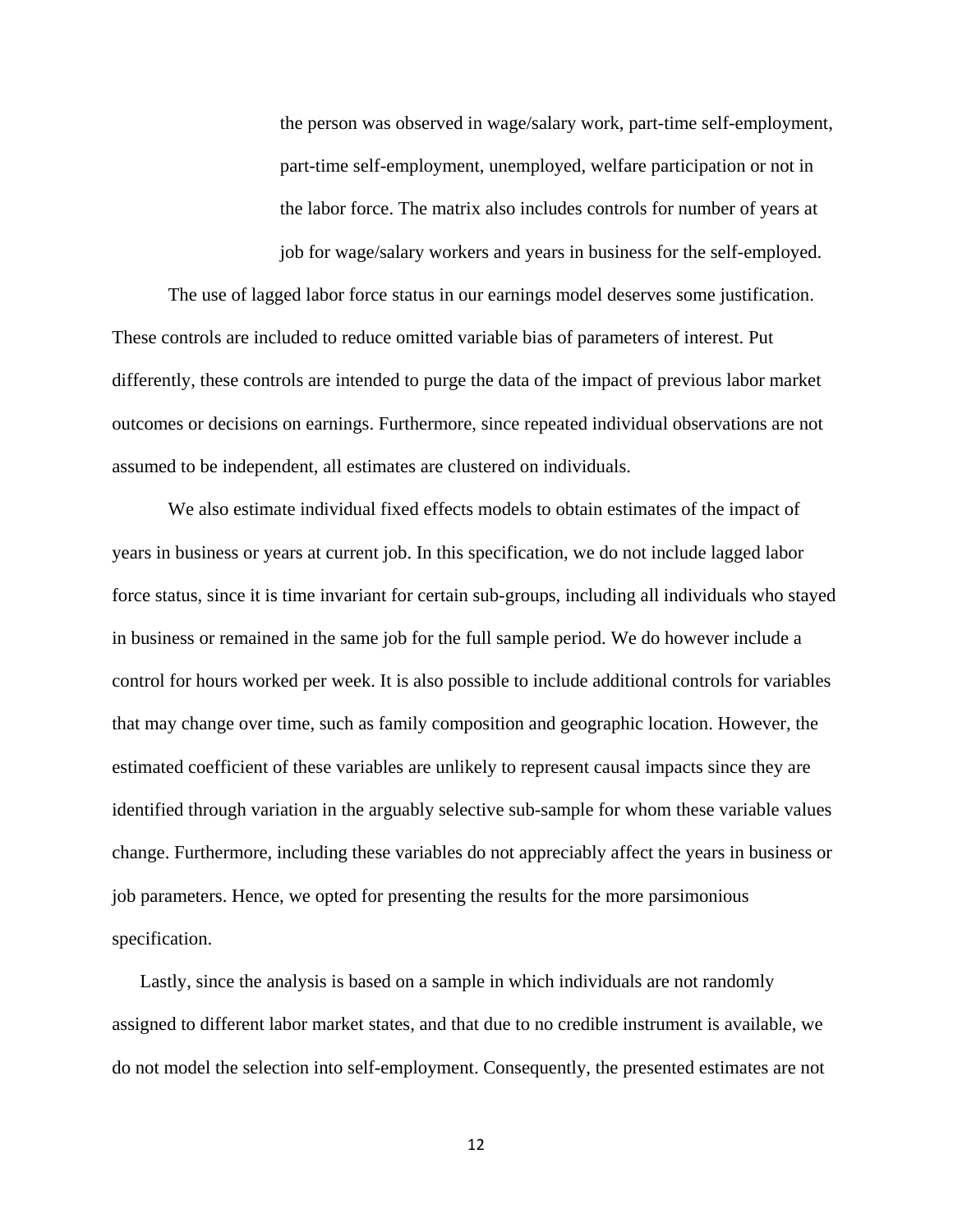clearly causal. To minimize endogeneity concerns, we go beyond much of the limited existing literature and use model specifications intended to address some of these concerns, such as including controls for work history and controlling for time invariant individual unobserved heterogeneity.

#### **6. Empirical Results**

The earnings regression results show, as expected, that factors like age, education, experience and hours work have positive impacts on earnings, shown in Tables 6 and 7. Among low-skilled immigrant entrepreneurs, we do not find that time since migration has much of an impact on earnings nor do the data reveal a significant relationship between naturalization and self-employment earnings.<sup>4</sup> This is contrary to the wage/salary estimates which indicate a positive relationship between these assimilation variables and earnings. Although the minority earnings disadvantages vary across the two sectors, the results show lower earnings among African-Americans and Hispanics.

Above, we pointed out that on average low-skilled business owners are older, work more hours per week than employees and that they have been running their businesses longer than wage/salary employees have been at their current job. We also noted that minorities are underrepresented among business owners. These observations, and the regression estimates, suggest that differences in observable characteristics do not explain the unadjusted lower median and mean log annual earnings of low-skilled business owners. We next turn to an earnings decomposition analysis aimed at shedding further light on factors contributing to the observed

<sup>4</sup> We explored both linear and quadratic functional forms of years since migration and found similar weak relationships.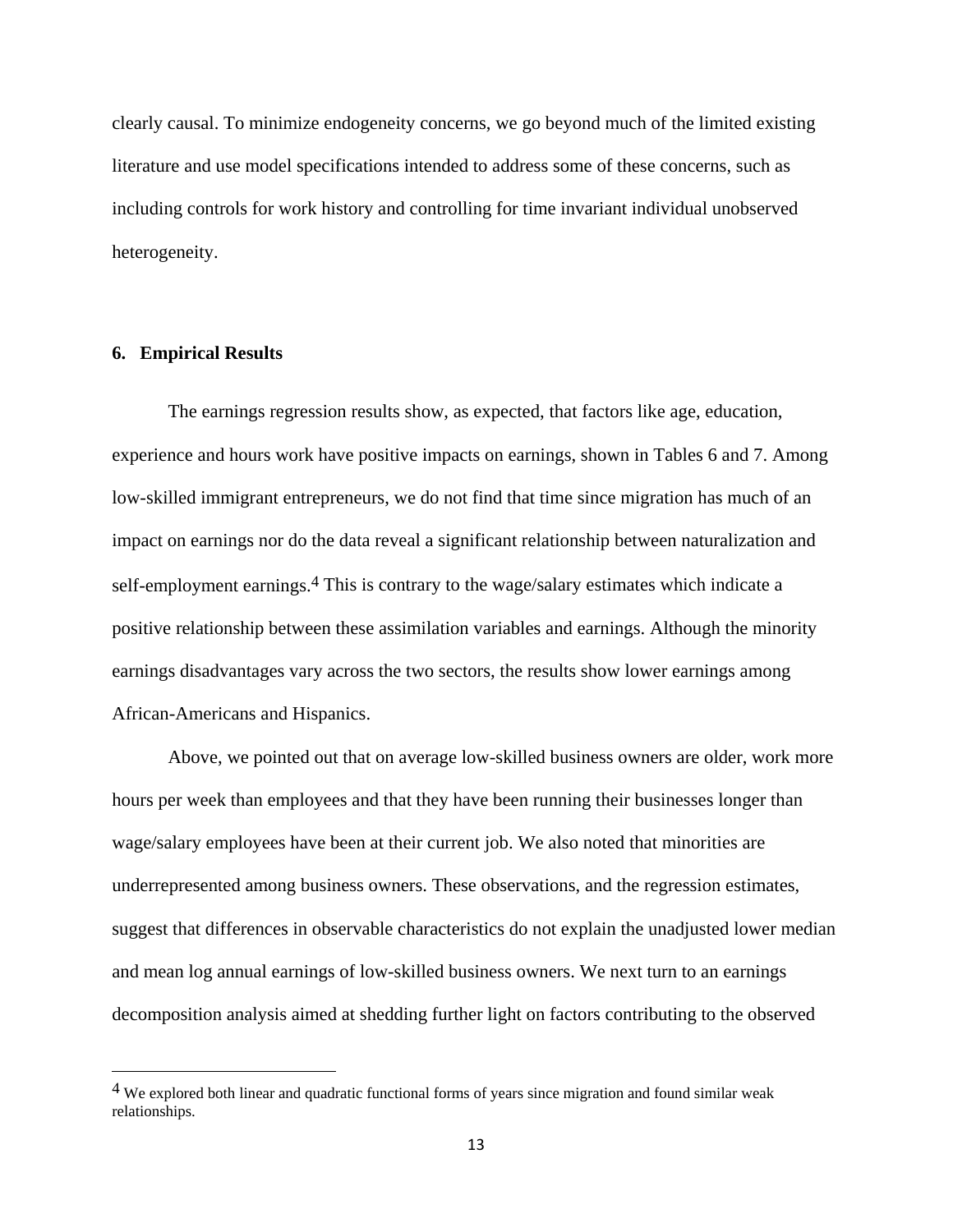group differences in earnings. Before doing so, we note that a look at the differences in the mean of the log of total annual earnings, shown in Table 8, shows that the earnings of self-employed immigrant men is about 4 percent lower than the earnings of immigrant men in wage/salary employment. This is roughly equal to the self-employment earnings disadvantage among lowskilled native born men. Among women, the self-employment log earnings gap is substantially smaller among immigrants (15 percent) than it is among U.S. born women (40 percent).

To specifically analyze how observable earnings related factors affect the earnings differences between wage/salary workers and the self-employed we use an Oaxaca earnings decompositions. To do so, we use the regression estimates in Tables 6 and 7 and the sample means in Tables 4 and 5 to determine how much each observable factor contributes to the mean log earning gaps. This exercise, results presented in Table 8, clearly shows that differences in the observable characteristics do not explain lower earnings among most of the self-employed when compared to wage/salary workers. In fact, the decomposition analysis shows that for all groups the self-employment earnings disadvantages are greater once these factors are considered.

#### *Native-Immigrant Earnings Differences*

Low-skilled immigrant entrepreneurs have lower earnings than native born entrepreneurs. The log annual earnings of foreign born male entrepreneurs are about 20 percent lower than those of native born entrepreneurs. This is also roughly the native-immigrant earnings gap for both men and women in the wage/salary sector. Female immigrant business owners, however, do not have statistically significantly lower earnings than their native counterpart. The role of differences in observable characteristics in explaining earnings differences can also be answered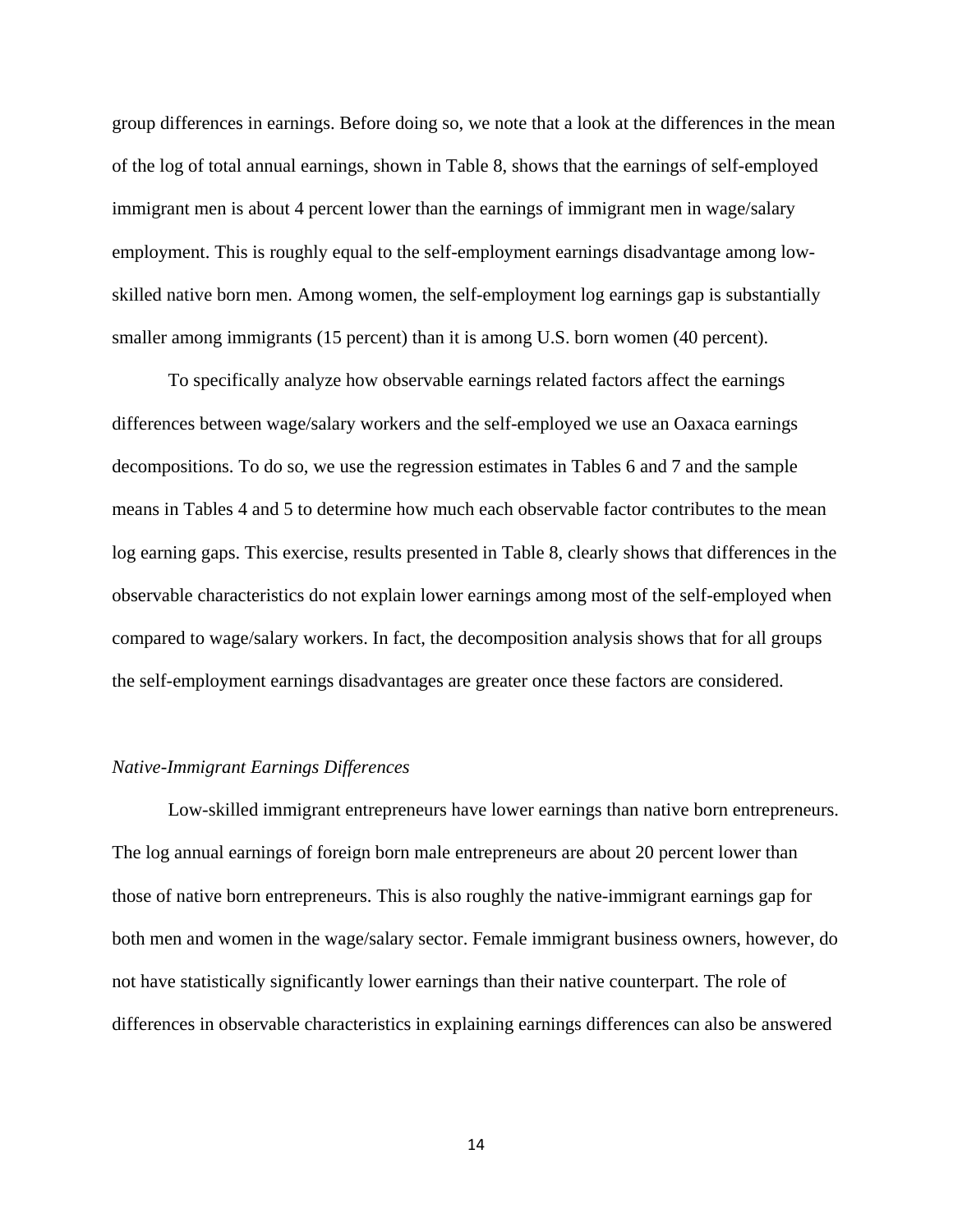by utilizing an Oaxaca earnings decomposition, this time between foreign and U.S. born individuals working in the same sector.

The results, shown in Table 9, show that among self-employed men, the most important factor contributing to the native-immigrant earnings gap is the difference in the ethnic composition of low-skilled business owners. Hispanics make up almost half of low-skilled immigrant entrepreneurs while they represent only about 5 percent of native born self-employed men. This large difference, and the lower earnings among Hispanic business owners, explains essentially the entire native-immigrant self-employment earnings gap. Although of less consequence for the wage/salary native-immigrant earnings gap, the ethnic compositional difference is the most important factor in this sector too. Native-immigrant differences in schooling, hours work per week and experience also contribute to the observed lower earnings among immigrants. Overall, differences in the observable characteristics contribute to about 4/5 of the native-immigrant earnings gap, both among self-employed and wage/salary men.

Although the earnings of self-employed immigrant women is on par with the earnings of native born female business owners, the earnings decomposition analysis suggests that female immigrant entrepreneurs are more likely to reside in states with lower self-employment earnings and that once this is factored in, their predicted earnings is somewhat higher than those of observationally similar native born business owners. The native-immigrant earnings gap among female wage/salary employees can be explained primarily by differences in factors such as experience, education and ethnic composition.

Overall, the data and our analyses indicate that most low-skilled business owners have lower earnings than those of workers in the wage/salary sector. This is reinforced by the observation that entrepreneurs are more likely to possess characteristics, workforce background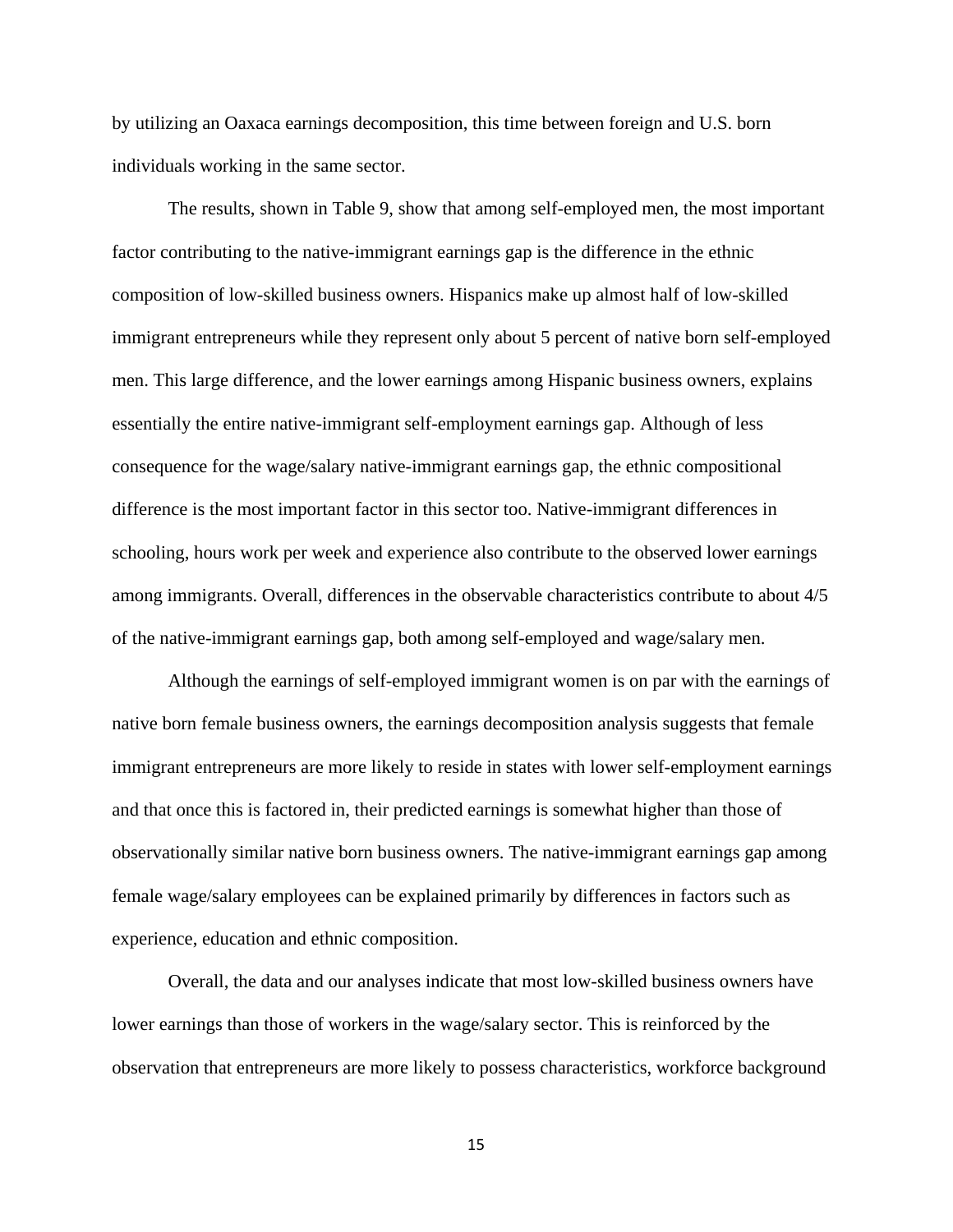and skills associated with higher earnings. We also find that low-skilled immigrants have lower earnings than low-skilled natives, the exception being that foreign born female business owners do as well as native born self-employed women. However, the analyses so far have not looked at possible differences in earnings growth across both sectors and groups. We next address this issue.

To account for individuals' differences in important unobservable earnings related factors that are assumed to not change over time, such as ability and motivation, we obtain the necessary estimates to identify earnings growth by using individual fixed effects specifications.<sup>5</sup> This implies that any estimated earnings growth differences between low-skilled entrepreneurs and wage/salary workers are not due to group differences in time invariant individual level unobservable heterogeneity. We use the estimates, presented in Tables 10 and 11, to explore the following earnings scenario of two hypothetical individuals in each group – one who just started her/his own business and the other who instead of entering self-employment started a new job in the wage/salary sector.

The results of this exercise, shown in Figures 2 and 3, provide evidence that in the longrun low-skilled men do relatively well compared to low-skilled employees and especially among foreign born men. Our results show that the earnings of men who just started their business is lower compared to wage/salary workers who just started a new job, approximately eight and two percent lower respectively for native and foreign born men. Interestingly, and similar to Fairlie (2004), the estimates also show that the earnings gap across sectors increases during the immediate following years and peak after about five years at about 14 and 10 percent among U.S. born and immigrant men respectively. However, the results also illustrate that earnings

<sup>5</sup> For each group we performed F-tests to determine the appropriate functional form of earnings growth. The best fits appear to be either a second or third degree polynomial.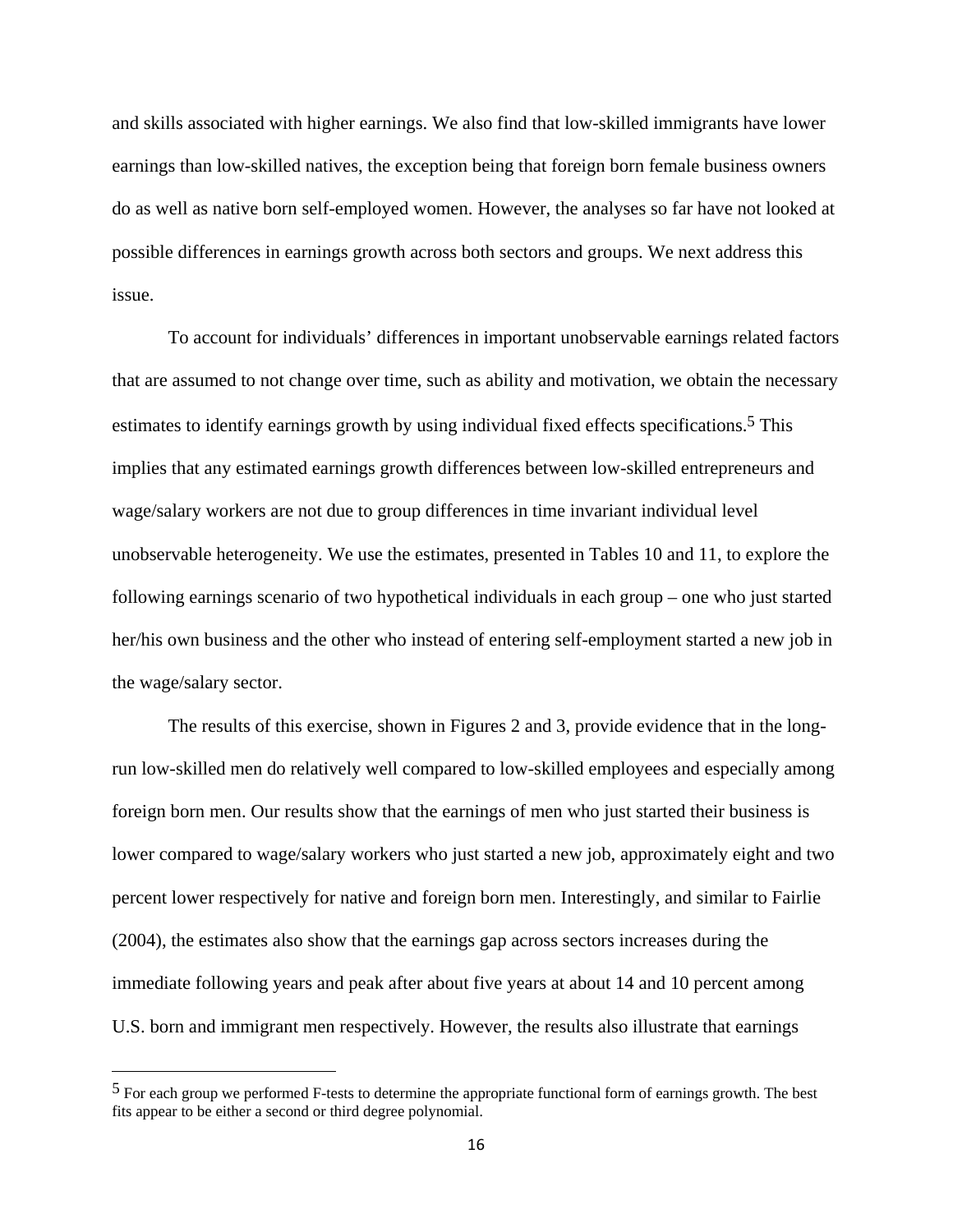increase somewhat faster in the subsequent years for self-employed men and are roughly equal after about 10 years among immigrant men and after about 13-14 years for native born men.

Low-skilled female entrepreneurs do not do as well as men when compared to wage/salary earners. We find no evidence that earnings growth is greater among immigrant female business owners than among foreign born women working in wage/salary work. Native born women start out at lower earnings but even in spite of substantial earnings growth there is no evidence that their earnings will reach the levels of wage/salary earners. The differences across sectors are smaller among low-skilled immigrant women but the results show that female immigrant entrepreneurs continue to have lower earnings in the long-run.

Lastly, we note that the earnings growth analysis to some extent overstates the performance of business owners since we have not applied any discounting of the returns to financial capital to our analysis. However, the typically relatively low levels of business equity among low-skilled entrepreneurs suggest that the potential upward bias of their performance is likely to be comparatively minor. Our analysis using our business equity adjusted earnings measure supports the latter but also indicates a relatively less favorable comparison for the selfemployed.6

#### **7. Summary and Conclusions**

There are more business owners in the U.S. who have no education beyond high school 6.9 million, than there are self-employed college graduates, 5.6 million. Immigrants play a particularly important role among these less educated entrepreneurs and in fact, the entire net

<sup>6</sup> The results are not included but are available upon request from the author.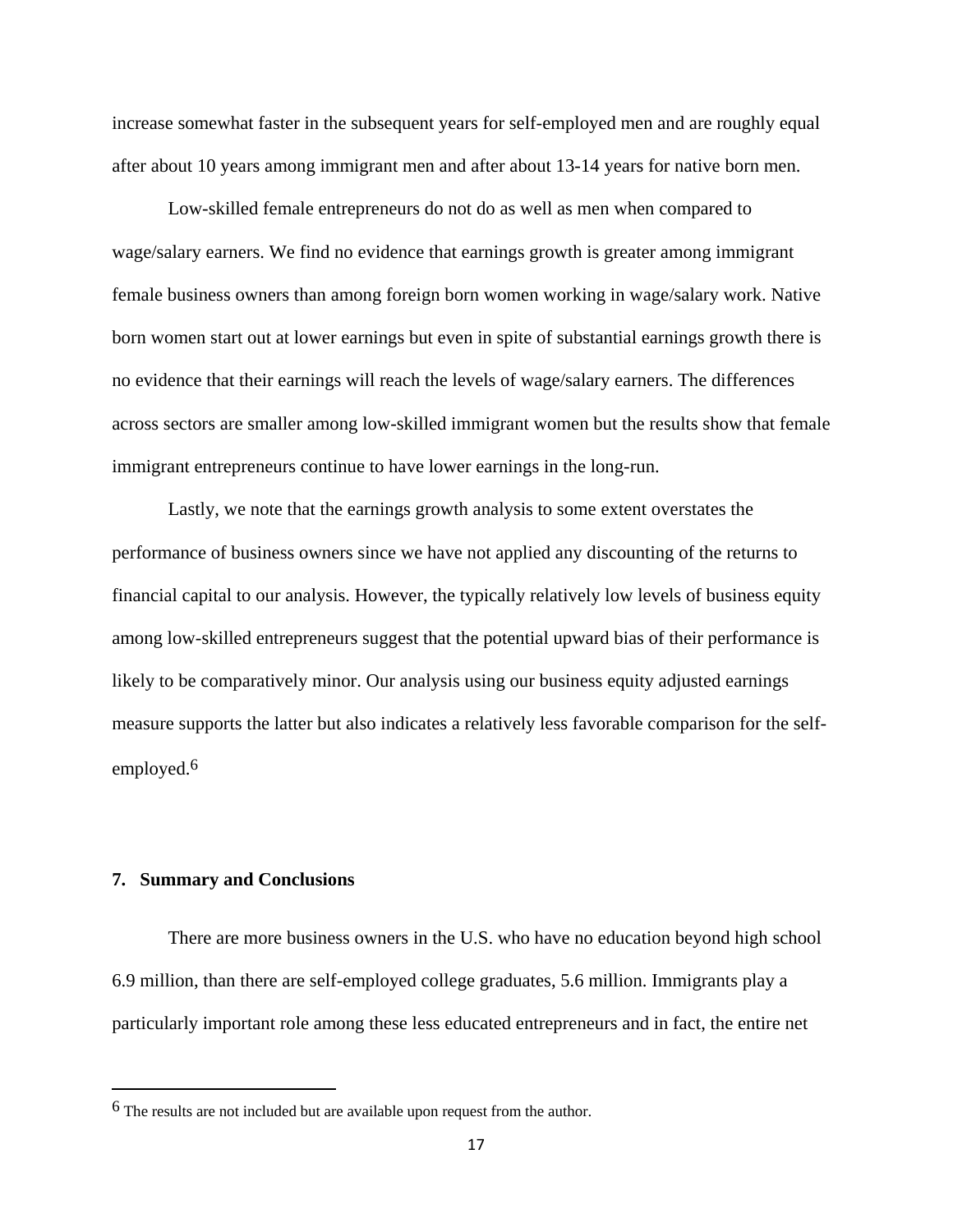growth in low-skilled self-employment from 1980 to 2007 stems from immigration (Lofstrom, 2009). Furthermore, more than half of the immigrant population in the U.S. are low-skilled (defined here to be individuals with no formal education beyond high school) and are hence particularly likely to face limited labor market opportunities in the increasingly skill intensive U.S. economy.7 The ability of the large group of low-skilled immigrants to successfully integrate into the U.S. economy is clearly of importance.

This paper addresses the research question of how well do low-skilled immigrant entrepreneurs do in the U.S. labor market. To answer this question we compare the annual earnings of foreign born business owners to the annual earnings of immigrants in wage/salary employment as well as native born entrepreneurs. The research shows that the answer depends on who low-skilled immigrant entrepreneurs are compared to and the time horizon.

The analysis reveals that although top earning immigrant low-skilled entrepreneurs earn more than top earning immigrant employees, wage/salary employment is a more rewarding option for most low-skilled workers, regardless of gender. This is true in spite of foreign born entrepreneurs possessing more of the characteristics typically associated with higher earnings, such as being older, having greater U.S. labor market experience and working more hours per week than employees. When compared to observationally similar foreign born workers in wage/salary employment, self-employed immigrants have substantially lower earnings.

Our individual fixed effects estimates of earnings growth reveal that the long-run financial gains to low-skilled self-employment are relatively high for immigrant men, who are found to have higher earnings growth than foreign born wage/salary earners. The estimates indicate that after about 10 years in business, their earnings are roughly at the level of

<sup>7</sup> Author's calculation using the 2007 American Community Survey show that approximately 53 percent of immigrants in the U.S. labor force have no post-secondary education.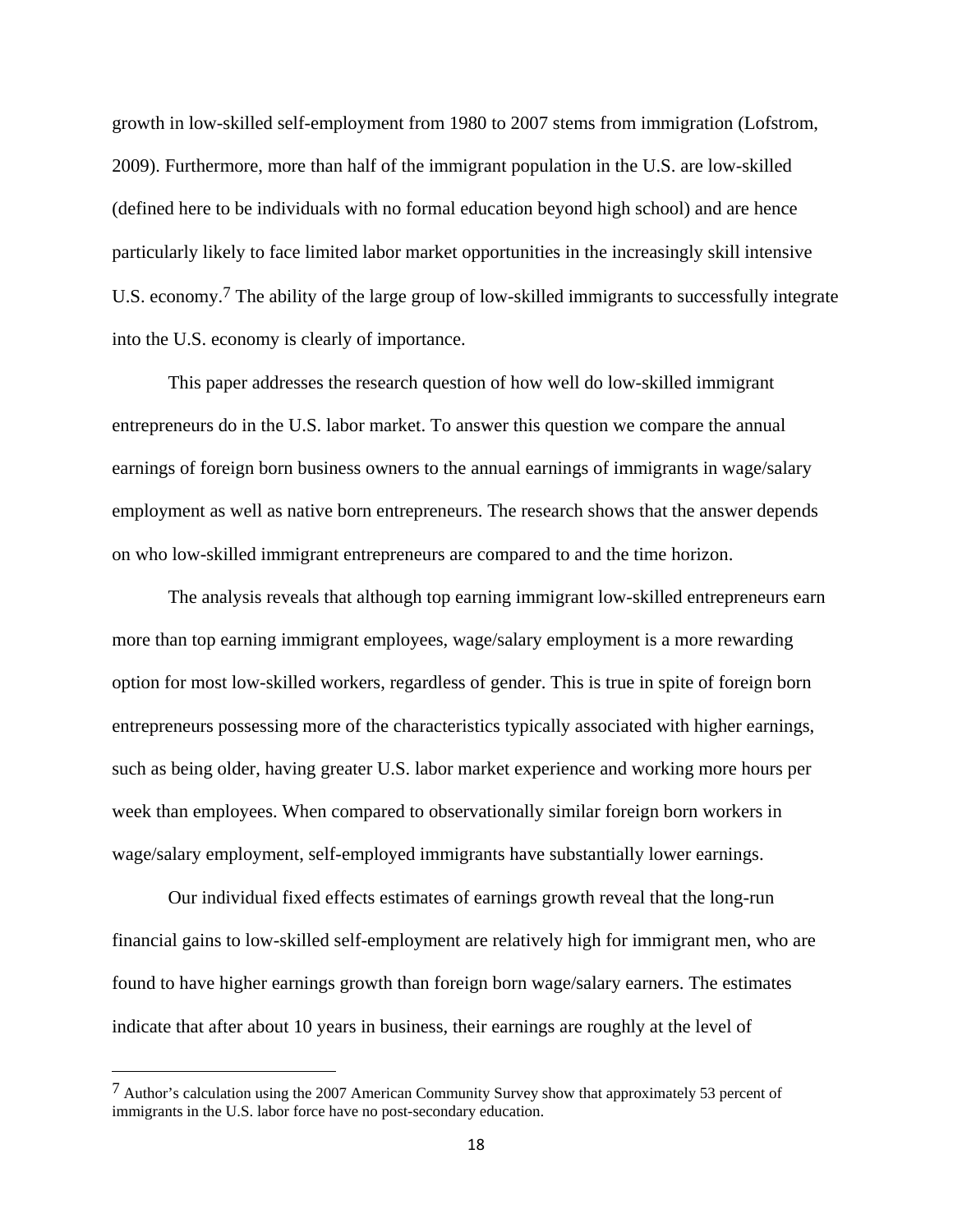wage/salary workers. The catch-up with wage/salary workers appears to be somewhat faster among immigrant men compared to native business owners. However, self-employed immigrant women are not expected to reach the earnings of foreign born women in wage/salary employment in the long-run.

Compared to observationally similar native born male business owners, immigrant entrepreneurs earn slightly less. The observed low-skilled native-immigrant self-employment earnings gap of about 20 percent among men can be explained almost entirely by nativeimmigrant differences in the ethnic composition of business owners, close to 50 percent of lowskilled immigrant entrepreneurs are Hispanic while only about 5 percent of self-employed natives are Hispanic.

Low-skilled female immigrant entrepreneurs do as well as self-employed native females. In fact, once native-immigrant differences in observable factors are accounted for, the results indicate that their earnings are slightly higher, albeit statistically insignificantly so. The earnings growth estimates indicate, however, that the earnings of female native entrepreneurs grow somewhat faster than the earnings of self-employed immigrant women. We do not find evidence that the earnings growth among self-employed immigrant men is greater than that of native born male entrepreneurs.

Although the finding that earnings growth is greater among low-skilled self-employed immigrant men (compared to foreign born workers in wage/salary employment) is consistent with self-employment being a tool that increases low-skilled immigrant economic integration, the estimates also indicate a weaker relationship between increased earnings and years since immigration among foreign born business owners. The lack of strong evidence of relative success among low-skilled immigrant entrepreneurs suggests that previous finding of greater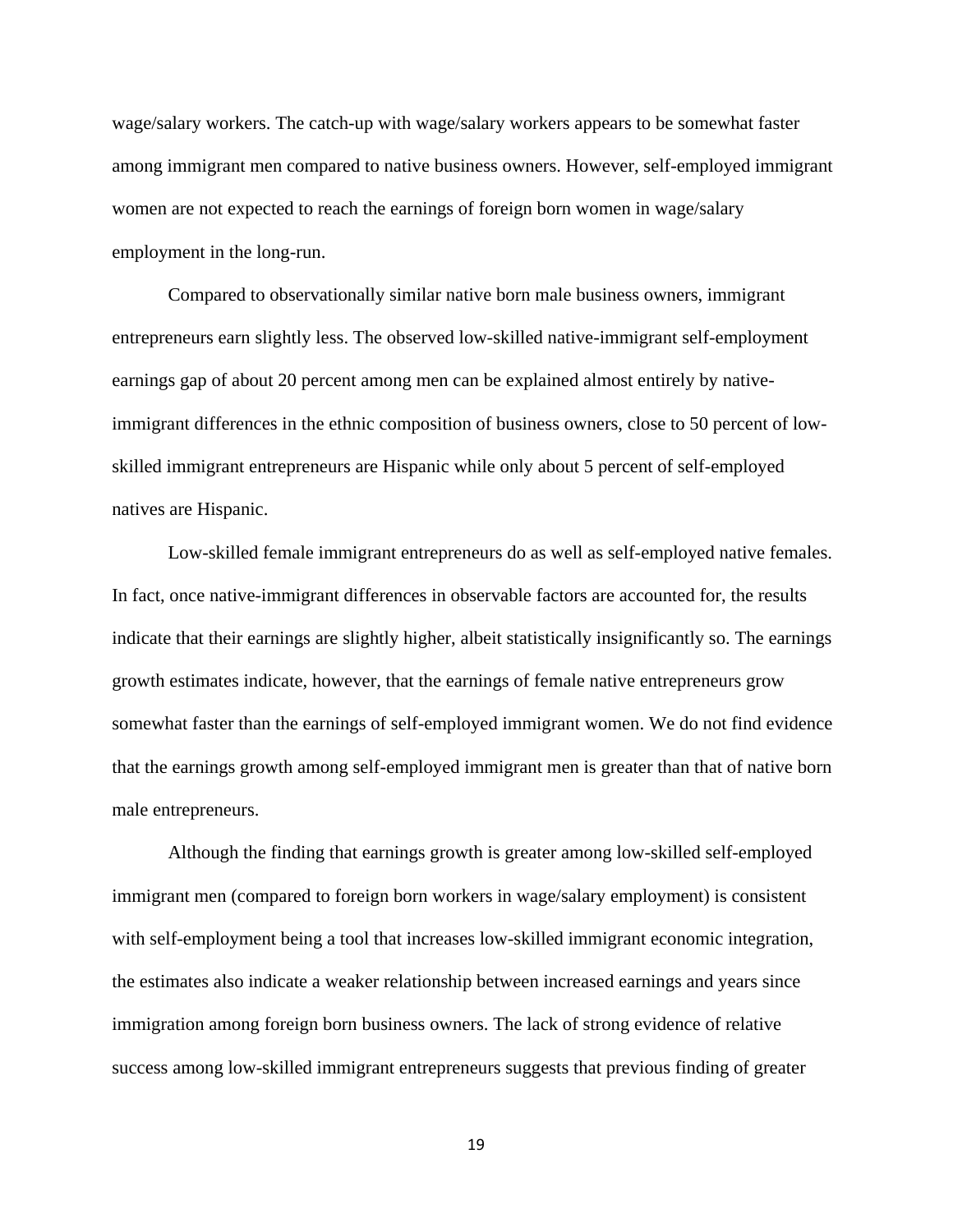labor market assimilation among self-employed immigrants is driven by the relative success of the comparatively higher skilled immigrant entrepreneurs. Lastly but importantly, in spite of the limited evidence of low-skilled entrepreneurial success, the results indicate that the, admittedly low, returns to self-employment are higher among low-skilled immigrants than it is among lowskilled natives.

Overall, the results suggest that self-employment among low-skilled immigrant, and native, workers is not a particularly financially rewarding option. Policies and efforts aimed at increasing the business ownership rates of low-skilled workers are likely to be relatively ineffective ways to increase the economic well being among low-skilled workers. The relative lack of success among low-skilled immigrant entrepreneurs is probably not due to start-up barriers, such as limited availability of start-up capital. Previous research does not find evidence of binding capital constraints for self-employment entry into low-barrier industries, the industries most relevant to low-skilled individuals (Lofstrom and Wang, forthcoming). The difficulties of successfully encouraging low-skilled entrepreneurship is also evident in the body of research which finds that less skilled business owners face significant difficulties staying in business and that micro loan programs aimed at disadvantaged groups are ineffective (e.g., Bates, 1990; Servon and Bates, 1998 and Shane, 2009). Instead, policies aimed at increasing human capital, such as formal schooling, vocational training or English courses, of low-skilled workers are more likely to achieve a policy objective of improving the economic well being of workers in this challenging segment of the skill distribution.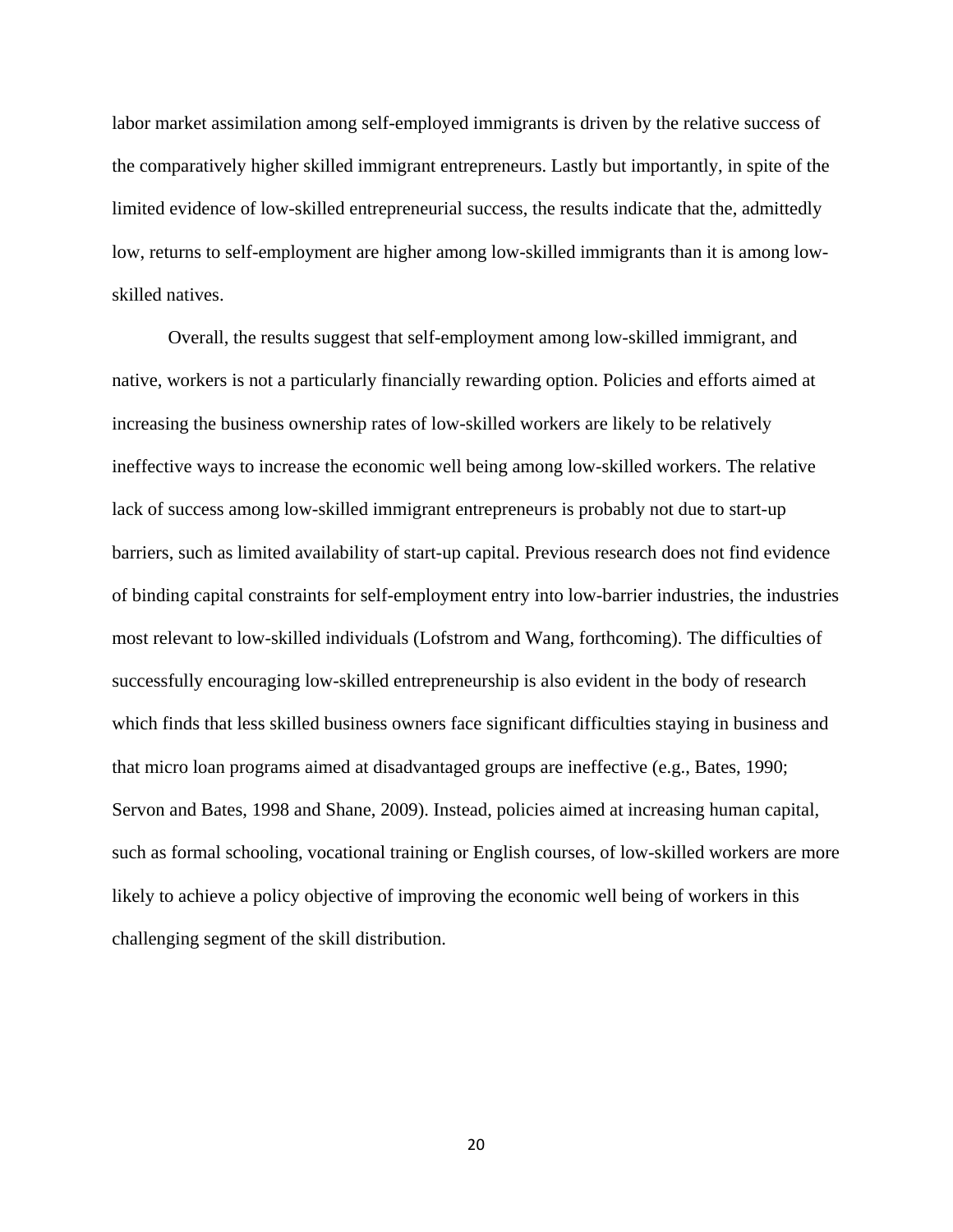#### **References**

Bates, Timothy. 1990. "Entrepreneur Human Capital Inputs and Small Business Longevity," Review of Economics and Statistics 72 (4): 551-59.

Bates, Timothy. 1997. Race, Self-Employment & Upward Mobility: An Illusive American Dream, Washington, D.C.: Woodrow Wilson Center Press and Baltimore: John Hopkins University Press.

Blanchflower, David G. 2004. "Self-Employment: More May Not Be Better", NBER Working paper No. 10286.

Cummings, Scott. 1980. Self-Help in Urban America: Patterns of Minority Business Enterprise, New York, Kenikart Press.

Fairlie, Robert W. 2005 "Entrepreneurship and Earnings among Young Adults from Disadvantaged Families" Small Business Economics, 25(3): 223-236.

Fairlie, Robert W. 2004 "Earnings Growth among Less-Educated Business Owners" Industrial Relations, 43 (3):634-659.

Hamilton, Barton H. 2000. "Does Entrepreneurship Pay? An Empirical Analysis of the Returns of Self-Employment" The Journal of Political Economy, Vol. 108, No. 3, pp. 604-631

Holtz-Eakin, Douglas, Harvey S. Rosen and Robert Weathers, 2000, 'Horatio Alger Meets the Mobility Tables', Small Business Economics 14, 243–274.

Lofstrom, Magnus. 2009. "Does Self-Employment Increase the Economic Well-Being of Low-Skilled Workers?" IZA Discussion Paper No 4539, October.

Lofstrom, Magnus. 2002. "Labor Market Assimilation and the Self-Employment Decision of Immigrant Entrepreneurs," Journal of Population Economics, 15:1, pp. 83-114.

Lofstrom, Magnus and Chunbei Wang. Forthcoming. "Mexican-American Self-Employment: A Dynamic Analysis of Business Ownership", Research in Labor Economics.

Lofstrom, Magnus and Timothy Bates. Forthcoming. "Latina Entrepreneurs", Small Business Economics.

Servon, Lisa, and Timothy Bates. (1998). "Microenterprise as an Exit Route from Poverty". Journal of Urban Affairs. 20: 419-41.

Shane, Scott. (2009). "Why Encouraging More People to Become Entrepreneurs is Bad Public Policy" Small Business Economics. 33: 141-9.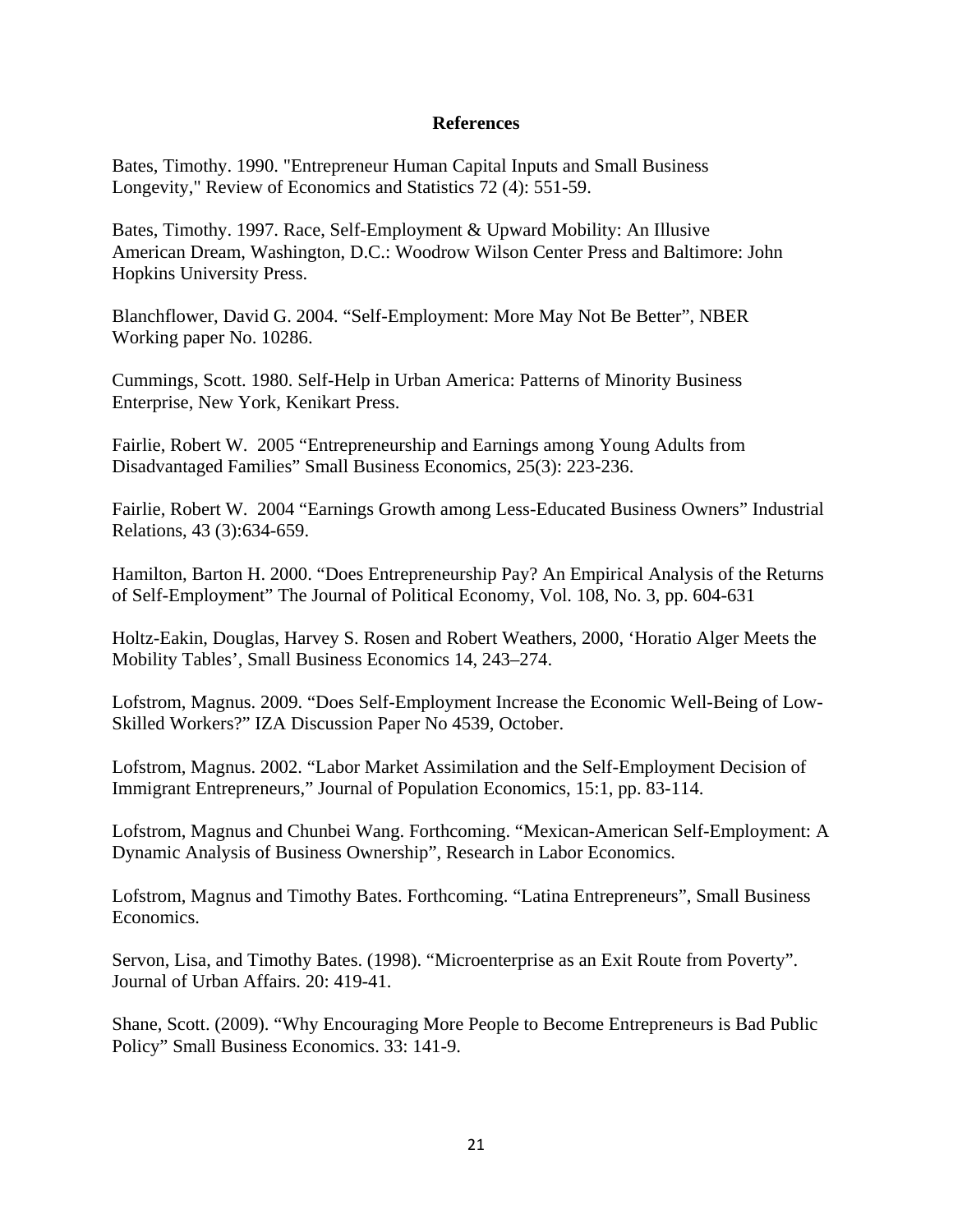# **Tables**

|      |         |             |         | Trends in the immigrant share of the U.S. Population, 1980-2007 |
|------|---------|-------------|---------|-----------------------------------------------------------------|
|      |         | High School | Some    | College                                                         |
|      | Overall | or Less     | College | Graduate                                                        |
| 1980 | 6.6%    | 6.7%        | 5.8%    | 7.1%                                                            |
| 1990 | 9.3%    | 10.8%       | 6.8%    | 9.3%                                                            |
| 2000 | 12.5%   | 15.7%       | 8.3%    | 12.5%                                                           |
| 2005 | 15.1%   | 19.5%       | 9.7%    | 14.7%                                                           |
| 2006 | 15.6%   | 20.0%       | 9.8%    | 15.2%                                                           |
| 2007 | 15.7%   | 20.4%       | 9.8%    | 15.2%                                                           |

| <b>Table 1</b>                                                  |  |
|-----------------------------------------------------------------|--|
| Trends in the Immigrant Share of the U.S. Population, 1980-2007 |  |

Source: 1980, 1990 and 2000 U.S. Census; 2005-2007 American Community Survey.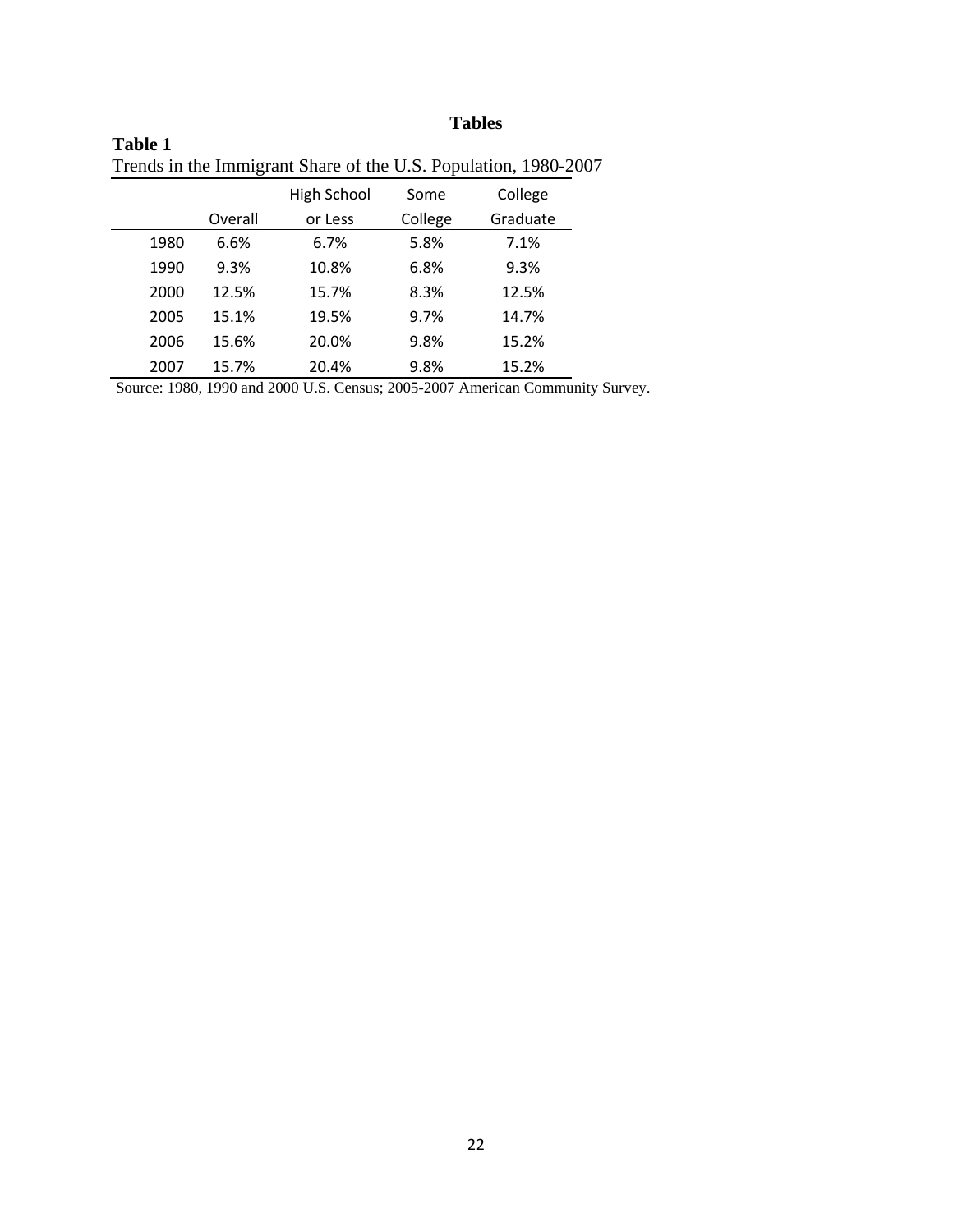|                                |        |          |          | Percentile                                        |        |        |
|--------------------------------|--------|----------|----------|---------------------------------------------------|--------|--------|
|                                | Mean   | 10       | 25       | Median                                            | 75     | 90     |
|                                |        |          |          | Immigrants                                        |        |        |
|                                |        |          |          | <b>Total Annual Earnings</b>                      |        |        |
| Self-Employment                | 33,451 | 5,655    | 11,785   | 22,352                                            | 38,669 | 70,055 |
| Wage/Salary                    | 26,452 | 10,292   | 16,174   | 23,163                                            | 32,416 | 46,038 |
| Difference (\$)                | 6,999  | $-4,637$ | $-4,389$ | $-811$                                            | 6,253  | 24,017 |
| Difference (%)                 | 26.5%  | $-45.1%$ | $-27.1%$ | $-3.5%$                                           | 19.3%  | 52.2%  |
|                                |        |          |          |                                                   |        |        |
|                                |        |          |          | <b>Total Annual Earnings &amp; Capital Income</b> |        |        |
| Self-Employment                | 33,719 | 5,839    | 12,014   | 22,568                                            | 38,898 | 70,208 |
| Wage/Salary                    | 26,548 | 10,325   | 16,194   | 23,208                                            | 32,508 | 46,191 |
| Difference (\$)                | 7,172  | $-4,486$ | $-4,180$ | $-640$                                            | 6,389  | 24,017 |
| Difference (%)                 | 27.0%  | $-43.4%$ | $-25.8%$ | $-2.8%$                                           | 19.7%  | 52.0%  |
|                                |        |          |          |                                                   |        |        |
|                                |        |          |          | Total Annual Earnings, Business Equity Adjusted   |        |        |
| Self-Employment                | 30,010 | 3,949    | 10,823   | 20,568                                            | 36,949 | 63,932 |
| Wage/Salary                    | 26,452 | 10,292   | 16,174   | 23,163                                            | 32,416 | 46,038 |
| Difference (\$)                | 3,558  | $-6,343$ | $-5,351$ | $-2,596$                                          | 4,533  | 17,894 |
| Difference (%)                 | 13.4%  | $-61.6%$ | $-33.1%$ | $-11.2%$                                          | 14.0%  | 38.9%  |
|                                |        |          |          |                                                   |        |        |
|                                |        |          |          | <b>Natives</b>                                    |        |        |
|                                | 38,177 | 6,537    | 14,083   | <b>Total Annual Earnings</b><br>27,475            | 46,028 | 76,640 |
| Self-Employment<br>Wage/Salary | 32,825 | 9,768    | 18,175   | 28,941                                            | 42,524 | 58,127 |
| Difference (\$)                | 5,352  | $-3,231$ | $-4,092$ | $-1,466$                                          | 3,504  | 18,514 |
| Difference (%)                 | 16.3%  | $-33.1%$ | $-22.5%$ | $-5.1%$                                           | 8.2%   | 31.9%  |
|                                |        |          |          |                                                   |        |        |
|                                |        |          |          | Total Annual Earnings & Capital Income            |        |        |
| Self-Employment                | 38,768 | 6,781    |          | 14,527 27,948 46,702                              |        | 79,358 |
| Wage/Salary                    | 33,028 | 9,850    | 18,244   | 29,060                                            | 42,756 | 58,551 |
| Difference (\$)                | 5,740  | $-3,069$ | $-3,717$ | $-1,112$                                          | 3,946  | 20,807 |
| Difference (%)                 | 17.4%  | $-31.2%$ | $-20.4%$ | $-3.8%$                                           | 9.2%   | 35.5%  |
|                                |        |          |          |                                                   |        |        |
|                                |        |          |          | Total Annual Earnings, Business Equity Adjusted   |        |        |
| Self-Employment                | 33,252 | 3,364    | 11,244   | 23,949                                            | 42,612 | 70,846 |
| Wage/Salary                    | 32,825 | 9,768    | 18,175   | 28,941                                            | 42,524 | 58,127 |
| Difference (\$)                | 427    | $-6,403$ | $-6,930$ | $-4,993$                                          | 88     | 12,719 |
| Difference (%)                 | 1.3%   | $-65.6%$ | $-38.1%$ | $-17.3%$                                          | 0.2%   | 21.9%  |

**Table 2**  Summary Statistics, Total Annual Earnings Measures, Low-Skilled Men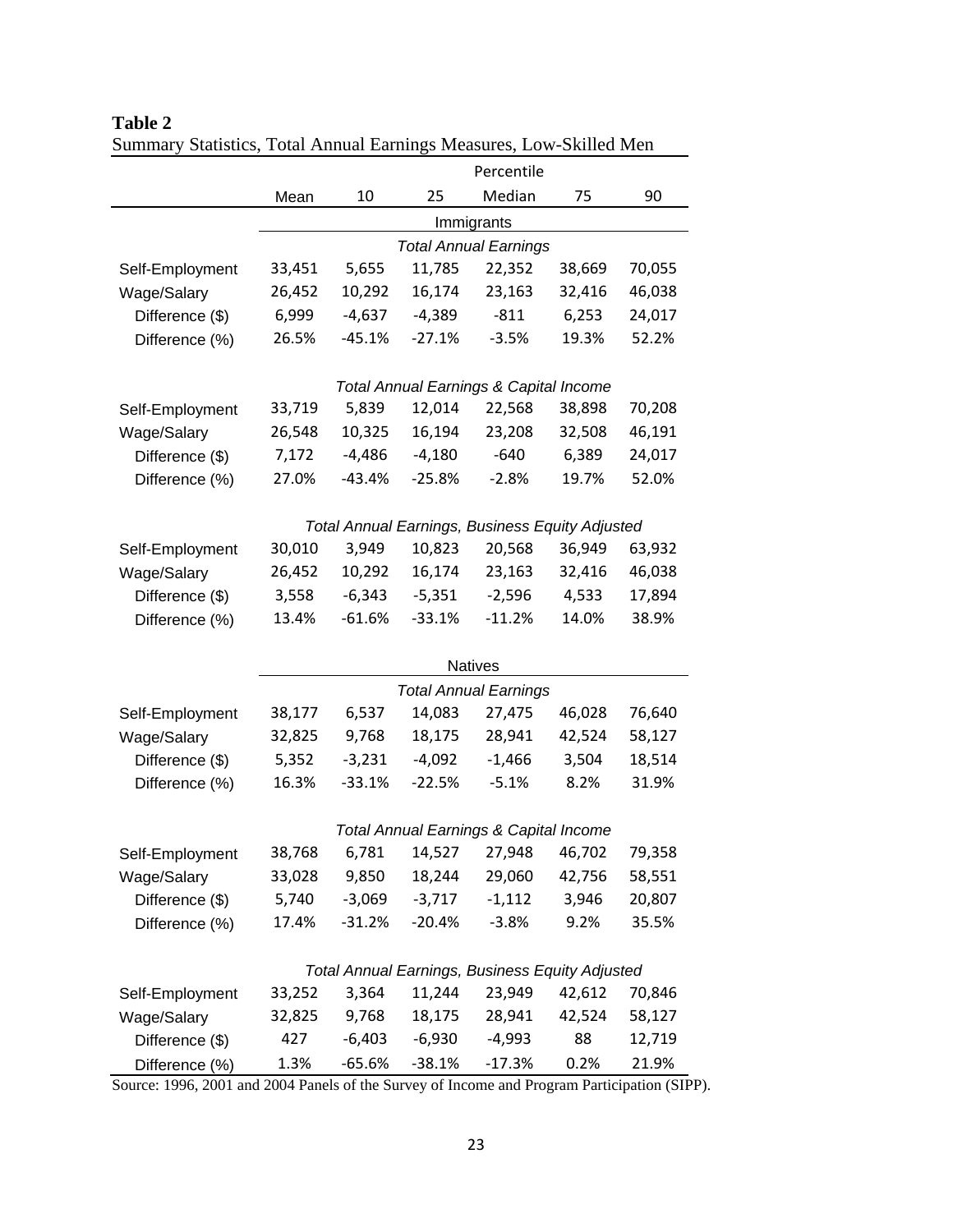|                 |          |          |          | Percentile                                        |          |         |
|-----------------|----------|----------|----------|---------------------------------------------------|----------|---------|
|                 | Mean     | 10       | 25       | Median                                            | 75       | 90      |
|                 |          |          |          | Immigrants                                        |          |         |
|                 |          |          |          | <b>Total Annual Earnings</b>                      |          |         |
| Self-Employment | 21,400   | 3,226    | 6,912    | 13,584                                            | 23,734   | 41,136  |
| Wage/Salary     | 19,189   | 5,640    | 10,362   | 16,477                                            | 24,464   | 35,045  |
| Difference (\$) | 2,211    | $-2,414$ | $-3,450$ | $-2,892$                                          | $-730$   | 6,091   |
| Difference (%)  | 11.5%    | $-42.8%$ | $-33.3%$ | $-17.6%$                                          | $-3.0%$  | 17.4%   |
|                 |          |          |          |                                                   |          |         |
|                 |          |          |          | <b>Total Annual Earnings &amp; Capital Income</b> |          |         |
| Self-Employment | 21,638   | 3,435    | 7,032    | 13,728                                            | 23,813   | 41,699  |
| Wage/Salary     | 19,343   | 5,722    | 10,384   | 16,555                                            | 24,641   | 35,528  |
| Difference (\$) | 2,295    | $-2,287$ | $-3,352$ | $-2,827$                                          | $-828$   | 6,171   |
| Difference (%)  | 11.9%    | $-40.0%$ | $-32.3%$ | $-17.1%$                                          | $-3.4%$  | 17.4%   |
|                 |          |          |          |                                                   |          |         |
|                 |          |          |          | Total Annual Earnings, Business Equity Adjusted   |          |         |
| Self-Employment | 20,579   | 2,524    | 5,948    | 12,879                                            | 22,653   | 40,052  |
| Wage/Salary     | 19,189   | 5,640    | 10,362   | 16,477                                            | 24,464   | 35,045  |
| Difference (\$) | 1,390    | $-3,115$ | $-4,414$ | $-3,598$                                          | $-1,812$ | 5,007   |
| Difference (%)  | 7.2%     | $-55.2%$ | $-42.6%$ | $-21.8%$                                          | $-7.4%$  | 14.3%   |
|                 |          |          |          | <b>Natives</b>                                    |          |         |
|                 |          |          |          | <b>Total Annual Earnings</b>                      |          |         |
| Self-Employment | 21,092   | 2,897    | 6,574    | 13,824                                            | 26,146   | 45,298  |
| Wage/Salary     | 22,287   | 6,098    | 11,577   | 19,492                                            | 29,203   | 40,212  |
| Difference (\$) | $-1,195$ | $-3,201$ | $-5,003$ | $-5,668$                                          | $-3,057$ | 5,086   |
| Difference (%)  | $-5.4%$  | $-52.5%$ | $-43.2%$ | $-29.1%$                                          | $-10.5%$ | 12.6%   |
|                 |          |          |          |                                                   |          |         |
|                 |          |          |          | <b>Total Annual Earnings &amp; Capital Income</b> |          |         |
| Self-Employment | 21,764   | 3,035    |          | 7,024 14,475 26,997                               |          | 46,889  |
| Wage/Salary     | 22,509   | 6,217    | 11,677   | 19,678                                            | 29,530   | 40,552  |
| Difference (\$) | $-745$   | $-3,183$ | $-4,653$ | $-5,203$                                          | $-2,533$ | 6,337   |
| Difference (%)  | $-3.3%$  | $-51.2%$ | $-39.8%$ | $-26.4%$                                          | $-8.6%$  | 15.6%   |
|                 |          |          |          |                                                   |          |         |
|                 |          |          |          | Total Annual Earnings, Business Equity Adjusted   |          |         |
| Self-Employment | 17,437   | 1,264    | 4,925    | 11,961                                            | 22,735   | 39,535  |
| Wage/Salary     | 22,287   | 6,098    | 11,577   | 19,492                                            | 29,203   | 40,212  |
| Difference (\$) | $-4,850$ | $-4,834$ | $-6,653$ | $-7,531$                                          | $-6,468$ | $-677$  |
| Difference (%)  | $-21.8%$ | $-79.3%$ | $-57.5%$ | $-38.6%$                                          | $-22.1%$ | $-1.7%$ |

**Table 3**  Summary Statistics, Total Annual Earnings Measures, Low-Skilled Women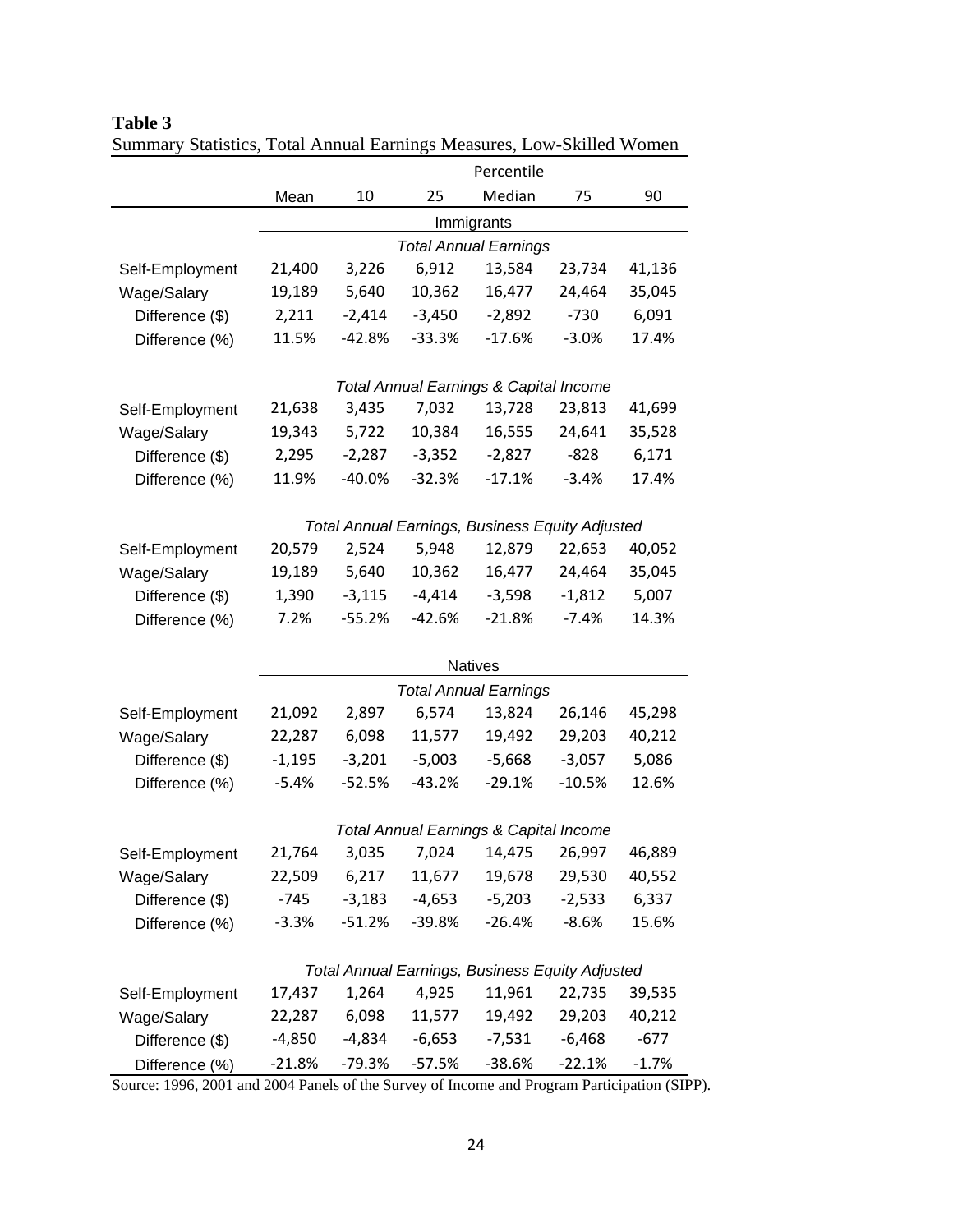|                                        | Immigrants |        | <b>Natives</b> |        |
|----------------------------------------|------------|--------|----------------|--------|
|                                        | Self-      | Wage/  | Self-          | Wage/  |
| Variable                               | Employed   | Salary | Employed       | Salary |
| Years of Schooling                     | 10.32      | 10.05  | 11.51          | 11.58  |
| Less than High School                  | 32.1%      | 38.7%  | 17.0%          | 16.0%  |
| <b>High School Graduate</b>            | 67.9%      | 61.3%  | 83.0%          | 84.0%  |
| Age                                    | 42.54      | 36.68  | 44.04          | 38.17  |
| Youngest Child Younger Than 1          | 17.3%      | 18.5%  | 11.3%          | 10.8%  |
| Youngest Child Aged 1                  | 5.8%       | 5.4%   | 3.0%           | 3.1%   |
| Youngest Child Between Ages 2 and 3    | 7.8%       | 7.6%   | 4.4%           | 5.1%   |
| Youngest Child Between Ages 4 and 5    | 6.9%       | 5.9%   | 4.3%           | 4.0%   |
| Youngest Child Between Ages 6 and 12   | 13.4%      | 15.6%  | 15.2%          | 14.6%  |
| Youngest Child Teenager                | 4.8%       | 4.6%   | 5.5%           | 6.1%   |
| Single                                 | 28.7%      | 43.8%  | 31.0%          | 46.5%  |
| Persons in Household                   | 3.95       | 4.04   | 3.18           | 3.23   |
| <b>Metropolitan Resident</b>           | 83.4%      | 86.1%  | 64.1%          | 72.0%  |
| White                                  | 34.9%      | 26.0%  | 87.1%          | 74.8%  |
| Hispanic                               | 48.8%      | 59.6%  | 5.5%           | 10.4%  |
| African-American                       | 4.3%       | 6.7%   | 5.6%           | 12.7%  |
| Asian                                  | 8.6%       | 5.2%   | 0.6%           | 0.4%   |
| <b>Other Ethnic Group</b>              | 3.5%       | 2.5%   | 1.2%           | 1.7%   |
| <b>Years Since Migration</b>           | 19.2       | 16.4   |                |        |
| Not Naturalized Citizen                | 44.4%      | 51.0%  |                |        |
| Years at Job                           | 7.64       | 5.43   | 11.02          | 7.75   |
| <b>Typical Weekly Hours Worked</b>     | 48.43      | 42.83  | 50.37          | 43.5   |
| Previous Year's Labor Force Status     |            |        |                |        |
| Wage/Salary                            | 14.5%      | 87.5%  | 9.1%           | 87.6%  |
| Self-Employed                          | 76.0%      | 1.3%   | 83.3%          | 1.3%   |
| Wage/Salary, Less than 15 Hours/Week   |            | 0.5%   | 0.1%           | 0.8%   |
| Self-Employed, Less than 15 Hours/Week | 1.9%       | 0.2%   | 3.3%           | 0.3%   |
| Unemployed                             | 1.6%       | 3.8%   | 1.2%           | 3.7%   |
| Welfare                                | 0.7%       | 1.3%   | 0.5%           | 1.1%   |
| Not in the Labor Force                 | 5.3%       | 5.3%   | 2.6%           | 5.2%   |
| Number of Observations                 | 1,198      | 9,063  | 4,466          | 29,394 |

## **Table 4**  Descriptive Statistics, Low-Skilled Men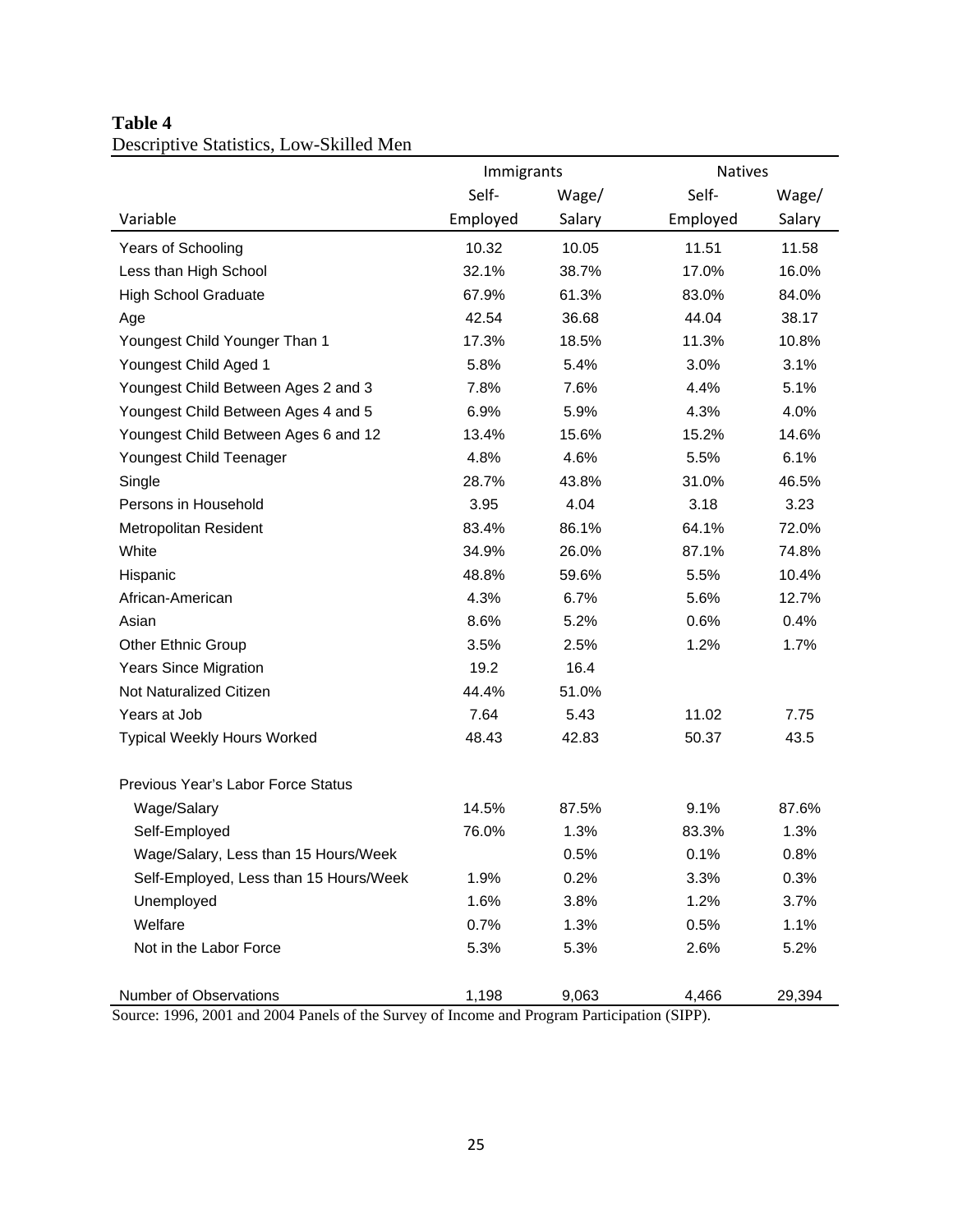|                                        | Immigrants |        | <b>Natives</b> |        |
|----------------------------------------|------------|--------|----------------|--------|
|                                        | Self-      | Wage/  | Self-          | Wage/  |
| Variable                               | Employed   | Salary | Employed       | Salary |
| Years of Schooling                     | 10.09      | 10.4   | 11.59          | 11.69  |
| Less than High School                  | 33.6%      | 32.4%  | 15.3%          | 13.3%  |
| <b>High School Graduate</b>            | 66.4%      | 67.6%  | 84.7%          | 86.7%  |
| Age                                    | 43.45      | 39.32  | 44.77          | 40.1   |
| Youngest Child Younger Than 1          | 10.4%      | 13.7%  | 10.9%          | 10.1%  |
| Youngest Child Aged 1                  | 5.0%       | 5.6%   | 3.3%           | 3.8%   |
| Youngest Child Between Ages 2 and 3    | 9.3%       | 7.4%   | 4.6%           | 5.8%   |
| Youngest Child Between Ages 4 and 5    | 6.8%       | 7.0%   | 4.7%           | 5.2%   |
| Youngest Child Between Ages 6 and 12   | 19.0%      | 21.0%  | 18.2%          | 17.3%  |
| Youngest Child Teenager                | 7.4%       | 5.8%   | 6.4%           | 6.6%   |
| Single                                 | 36.6%      | 45.1%  | 28.6%          | 47.9%  |
| Persons in Household                   | 3.83       | 3.88   | 3.15           | 3.17   |
| <b>Metropolitan Resident</b>           | 93.0%      | 87.2%  | 70.3%          | 73.9%  |
| White                                  | 27.0%      | 28.9%  | 83.9%          | 73.1%  |
| Hispanic                               | 49.1%      | 48.6%  | 6.0%           | 8.8%   |
| African-American                       | 6.1%       | 9.6%   | 7.7%           | 15.7%  |
| Asian                                  | 14.1%      | 9.5%   | 0.3%           | 0.4%   |
| <b>Other Ethnic Group</b>              | 3.7%       | 3.5%   | 2.1%           | 1.9%   |
| <b>Years Since Migration</b>           | 18.9       | 17.9   |                |        |
| Not Naturalized Citizen                | 49.2%      | 45.4%  |                |        |
| Years at Job                           | 6.49       | 4.89   | 8.06           | 6.85   |
| <b>Typical Weekly Hours Worked</b>     | 41.1       | 38.58  | 43.08          | 38.49  |
| Previous Year's Labor Force Status     |            |        |                |        |
| Wage/Salary                            | 9.3%       | 80.0%  | 9.9%           | 85.1%  |
| Self-Employed                          | 73.7%      | 0.9%   | 74.3%          | 0.7%   |
| Wage/Salary, Less than 15 Hours/Week   | 0.3%       | 1.6%   | 0.5%           | 1.6%   |
| Self-Employed, Less than 15 Hours/Week | 2.8%       | 0.2%   | 5.6%           | 0.3%   |
| Unemployed                             | 2.3%       | 3.9%   | 1.8%           | 3.0%   |
| Welfare                                | 2.2%       | 3.3%   | 1.4%           | 2.8%   |
| Not in the Labor Force                 | 9.4%       | 10.2%  | 6.5%           | 6.5%   |
| Number of Observations                 | 589        | 6,368  | 1,922          | 26,818 |

# **Table 5**  Descriptive Statistics, Low-Skilled Women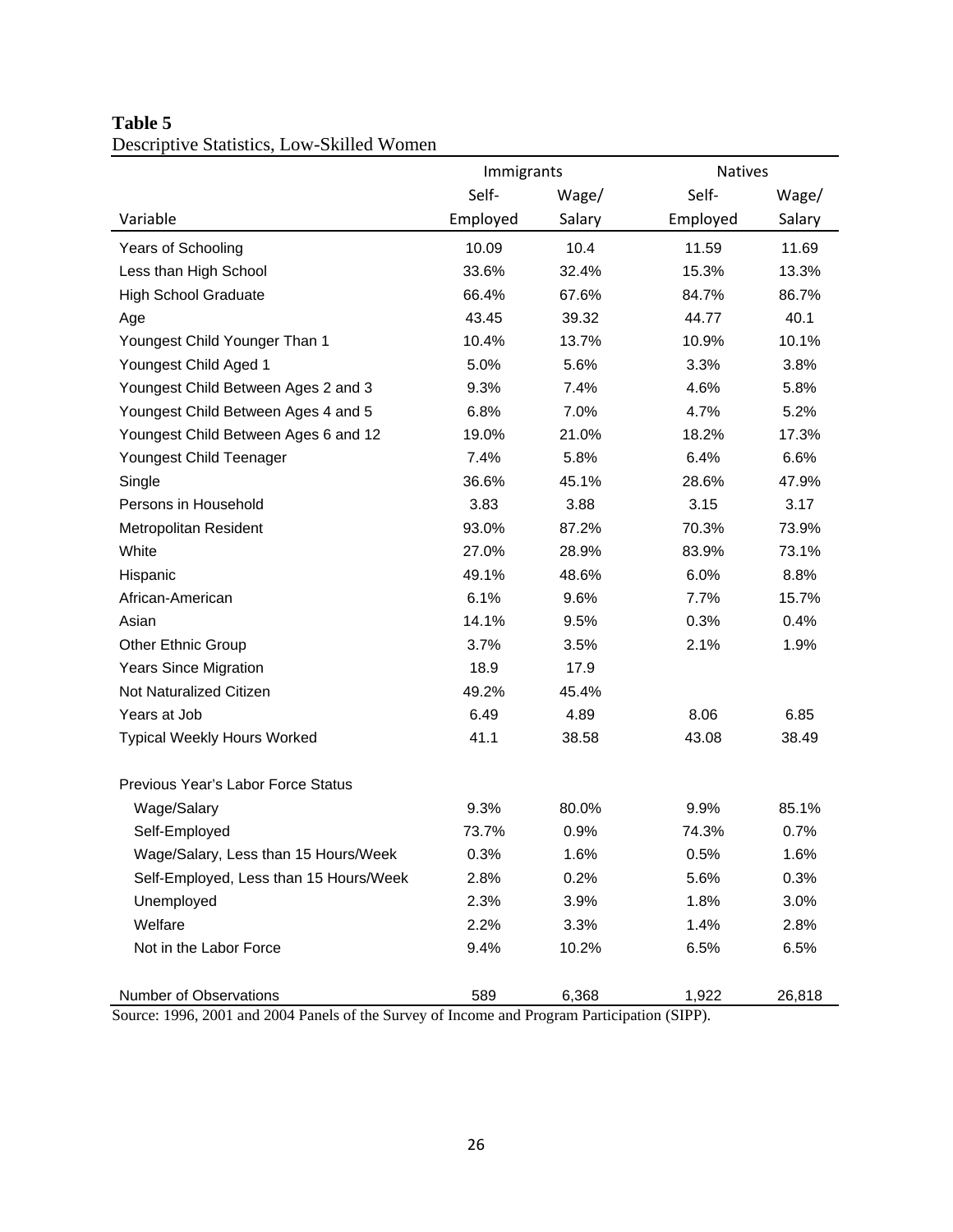| $P_{\text{r}}$ $P_{\text{r}}$ $P_{\text{r}}$ $P_{\text{r}}$ $P_{\text{r}}$ $P_{\text{r}}$ $P_{\text{r}}$ $P_{\text{r}}$ $P_{\text{r}}$ $P_{\text{r}}$ $P_{\text{r}}$ $P_{\text{r}}$ $P_{\text{r}}$ $P_{\text{r}}$ $P_{\text{r}}$ $P_{\text{r}}$ $P_{\text{r}}$ $P_{\text{r}}$ $P_{\text{r}}$ $P_{\text{r}}$ $P_{\text{r}}$ $P_{\text{r}}$ |                                | <b>Native</b>      |                                | Immigrant          |
|-------------------------------------------------------------------------------------------------------------------------------------------------------------------------------------------------------------------------------------------------------------------------------------------------------------------------------------------|--------------------------------|--------------------|--------------------------------|--------------------|
|                                                                                                                                                                                                                                                                                                                                           | <b>Self</b><br><b>Employed</b> | <b>Wage/Salary</b> | <b>Self</b><br><b>Employed</b> | <b>Wage/Salary</b> |
| <b>High School Graduate</b>                                                                                                                                                                                                                                                                                                               | $0.1701**$                     | 0.22079**          | 0.05399                        | $0.16234**$        |
|                                                                                                                                                                                                                                                                                                                                           | (3.93)                         | (19.35)            | (0.72)                         | (10.49)            |
| Age                                                                                                                                                                                                                                                                                                                                       | $0.11957**$                    | $0.16288**$        | $0.20779*$                     | 0.23005**          |
|                                                                                                                                                                                                                                                                                                                                           | (2.1)                          | (14.75)            | (1.95)                         | (11.9)             |
| Age Squared/100                                                                                                                                                                                                                                                                                                                           | $-0.24282*$                    | $-0.31811**$       | $-0.44793*$                    | $-0.50023**$       |
|                                                                                                                                                                                                                                                                                                                                           | $(-1.8)$                       | $(-11.33)$         | $(-1.73)$                      | $(-10.1)$          |
| Age Cubed/1000                                                                                                                                                                                                                                                                                                                            | 0.01507                        | $0.01916**$        | 0.03028                        | 0.03444**          |
|                                                                                                                                                                                                                                                                                                                                           | (1.47)                         | (8.49)             | (1.51)                         | (8.57)             |
| Youngest Child Younger Than 1                                                                                                                                                                                                                                                                                                             | 0.02499                        | $0.04028**$        | 0.1501                         | $-0.04292$         |
|                                                                                                                                                                                                                                                                                                                                           | (0.34)                         | (2.36)             | (1.05)                         | $(-1.52)$          |
| Youngest Child Aged 1                                                                                                                                                                                                                                                                                                                     | 0.11628                        | $0.04794*$         | 0.19878                        | $-0.08225**$       |
|                                                                                                                                                                                                                                                                                                                                           | (1.3)                          | (1.95)             | (1.15)                         | $(-2.11)$          |
| Youngest Child Between Ages 2 and 3                                                                                                                                                                                                                                                                                                       | $-0.03241$                     | 0.04684**          | 0.2061                         | $-0.08504**$       |
|                                                                                                                                                                                                                                                                                                                                           | $(-0.32)$                      | (2.47)             | (1.47)                         | $(-2.73)$          |
| Youngest Child Between Ages 4 and 5                                                                                                                                                                                                                                                                                                       | 0.06059                        | 0.02963            | 0.29398**                      | $-0.07617**$       |
|                                                                                                                                                                                                                                                                                                                                           | (0.77)                         | (1.4)              | (2.04)                         | $(-2.29)$          |
| Youngest Child Between Ages 6 and 12                                                                                                                                                                                                                                                                                                      | $-0.09613$                     | $-0.00109$         | 0.36796**                      | $-0.05823**$       |
|                                                                                                                                                                                                                                                                                                                                           | $(-1.6)$                       | $(-0.07)$          | (3.2)                          | $(-2.15)$          |
| Youngest Child Teenager                                                                                                                                                                                                                                                                                                                   | $-0.03818$                     | 0.03025            | 0.20479                        | $-0.018$           |
|                                                                                                                                                                                                                                                                                                                                           | $(-0.51)$                      | (1.46)             | (1.19)                         | $(-0.45)$          |
| Single                                                                                                                                                                                                                                                                                                                                    | $-0.1572**$                    | $-0.18973**$       | 0.00604                        | $-0.12752**$       |
|                                                                                                                                                                                                                                                                                                                                           | $(-2.81)$                      | $(-15.76)$         | (0.05)                         | $(-5.3)$           |
| Single*Youngest Child Younger Than 1                                                                                                                                                                                                                                                                                                      | $-0.36706**$                   | 0.08103**          | 0.51319**                      | $-0.001$           |
|                                                                                                                                                                                                                                                                                                                                           | $(-2.26)$                      | (2.51)             | (2.62)                         | $(-0.02)$          |
| Single*Youngest Child Aged 1                                                                                                                                                                                                                                                                                                              | $-0.33362$                     | $-0.01186$         | $-0.25871$                     | 0.06073            |
|                                                                                                                                                                                                                                                                                                                                           | $(-1.26)$                      | $(-0.19)$          | $(-0.62)$                      | (0.91)             |
| Single*Youngest Child Between Ages 2 and 3                                                                                                                                                                                                                                                                                                | 0.02295                        | 0.01552            | $-0.34978$                     | $-0.07171$         |
|                                                                                                                                                                                                                                                                                                                                           | (0.12)                         | (0.37)             | $(-0.86)$                      | $(-0.94)$          |
| Single*Youngest Child Between Ages 4 and 5                                                                                                                                                                                                                                                                                                | $0.4694**$                     | 0.01988            | 0.24795                        | 0.09646            |
|                                                                                                                                                                                                                                                                                                                                           | (2.09)                         | (0.4)              | (0.56)                         | (1.42)             |
| Single*Youngest Child Between Ages 6 & 12                                                                                                                                                                                                                                                                                                 | 0.08339                        | $-0.0279$          | $-0.35353$                     | 0.05337            |
|                                                                                                                                                                                                                                                                                                                                           | (0.57)                         | $(-1.05)$          | $(-1.53)$                      | (1.25)             |
| Single*Youngest Child Teenager                                                                                                                                                                                                                                                                                                            | $-0.51284*$                    | $-0.039$           | $-0.6462**$                    | $-0.03651$         |
|                                                                                                                                                                                                                                                                                                                                           | $(-1.8)$                       | $(-1.2)$           | $(-2.03)$                      | $(-0.55)$          |
| Persons in Household                                                                                                                                                                                                                                                                                                                      | $0.0291**$                     | $-0.01145**$       | $-0.03955*$                    | $-0.00514$         |
|                                                                                                                                                                                                                                                                                                                                           | (2.12)                         | $(-2.92)$          | $(-1.72)$                      | $(-1.15)$          |
| Metropolitan Resident                                                                                                                                                                                                                                                                                                                     | $0.19498**$                    | $0.12125**$        | 0.29309**                      | 0.05817**          |
|                                                                                                                                                                                                                                                                                                                                           | (5.14)                         | (12.72)            | (2.91)                         | (2.46)             |
| Hispanic                                                                                                                                                                                                                                                                                                                                  | $-0.10979$                     | $-0.11441**$       | $-0.34206**$                   | $-0.0977**$        |
|                                                                                                                                                                                                                                                                                                                                           | $(-1.54)$                      | $(-6.67)$          | $(-3.51)$                      | $(-4.65)$          |
| African-American                                                                                                                                                                                                                                                                                                                          | $-0.40409**$                   | $-0.1644**$        | $-0.16158$                     | $-0.08987**$       |
|                                                                                                                                                                                                                                                                                                                                           | $(-5.81)$                      | $(-12.82)$         | $(-0.94)$                      | $(-2.76)$          |
| Asian                                                                                                                                                                                                                                                                                                                                     | $-0.16566$                     | $-0.09797$         | $-0.45227**$                   | $-0.14988**$       |
|                                                                                                                                                                                                                                                                                                                                           | $(-0.89)$                      | $(-1.41)$          | $(-3.65)$                      | $(-4.25)$          |
| <b>Other Ethnic Group</b>                                                                                                                                                                                                                                                                                                                 | $-0.1186$                      | $-0.0734**$        | $-0.30695**$                   | $-0.08369**$       |
|                                                                                                                                                                                                                                                                                                                                           |                                |                    |                                |                    |

# **Table 6**  Ordinary Least Squares, Log of Total Annual Earnings, Men.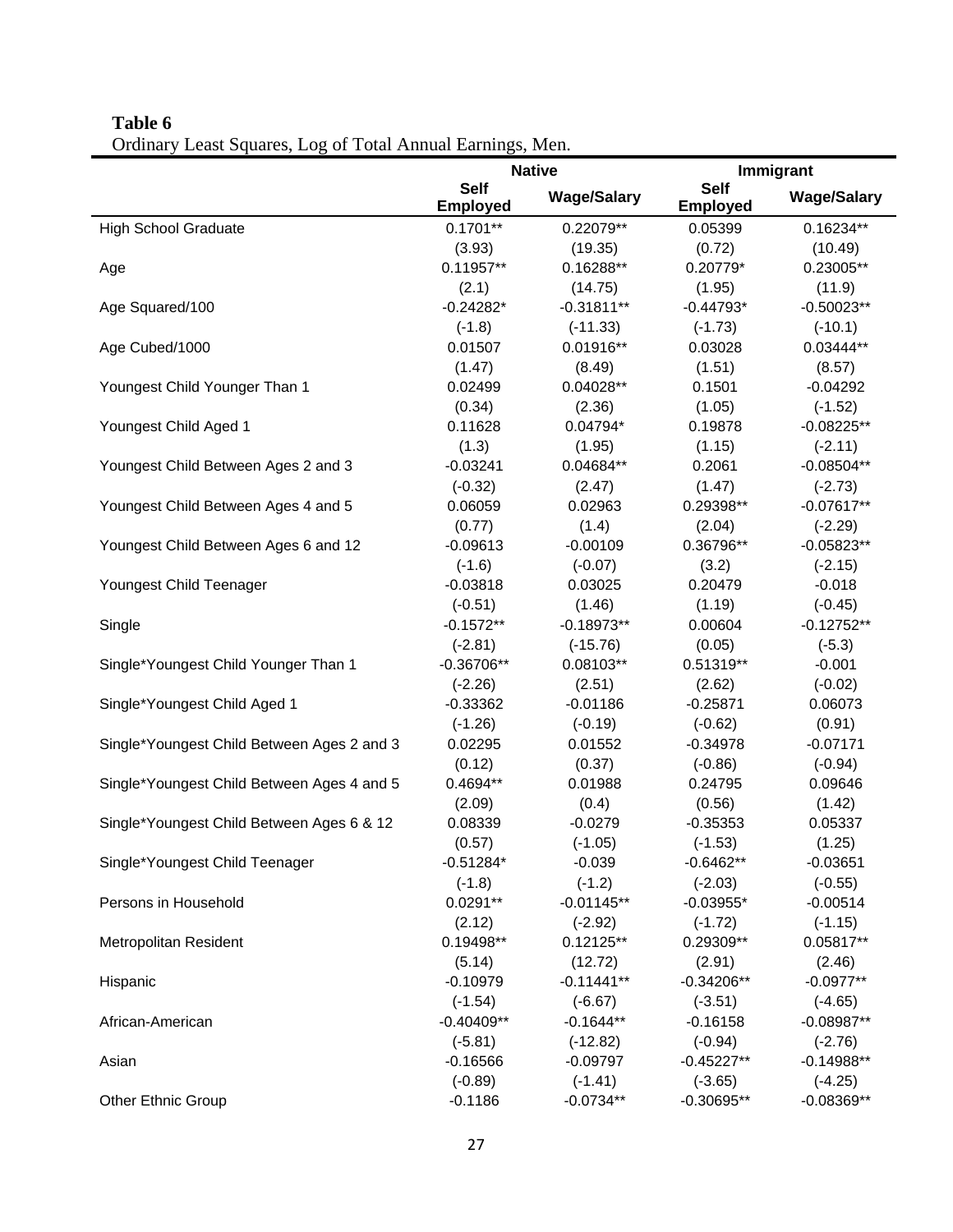|                                           | $(-0.96)$    | $(-2.24)$    | $(-2.27)$   | $(-2.09)$    |
|-------------------------------------------|--------------|--------------|-------------|--------------|
| <b>Typical Weekly Hours Worked</b>        | 0.01096**    | $0.01332**$  | $0.01488**$ | 0.01268**    |
|                                           | (14.36)      | (33.12)      | (9.23)      | (17)         |
| Years at Job                              | 0.04812**    | $0.05544**$  | 0.05998**   | 0.06776**    |
|                                           | (4.23)       | (19.65)      | (2.67)      | (10.07)      |
| Years at Job Squared/100                  | $-0.21885**$ | $-0.24186**$ | $-0.27014*$ | $-0.37981**$ |
|                                           | $(-2.97)$    | $(-12.73)$   | $(-1.84)$   | $(-6.04)$    |
| Years at Job Cubed/1000                   | 0.02808**    | 0.03587**    | 0.03615     | 0.06613**    |
|                                           | (2.29)       | (10.32)      | (1.41)      | (4.5)        |
| <b>Years Since Migration</b>              |              |              | 0.00555     | $0.00304**$  |
|                                           |              |              | (1.02)      | (2.81)       |
| <b>Years Since Migration Squared</b>      |              |              | 0.04915     | $0.04211*$   |
|                                           |              |              | (0.3)       | (1.67)       |
| <b>Years Since Migration Cubed</b>        |              |              | 0.01325     | $-0.03102$   |
|                                           |              |              | (0.11)      | $(-1.11)$    |
| Not Naturalized Citizen                   |              |              | 0.07855     | $-0.05315**$ |
|                                           |              |              | (0.97)      | $(-3.1)$     |
| <b>Previous Year's Labor Force Status</b> |              |              |             |              |
| Wage/Salary                               | 0.49227**    | 0.63193**    | 0.48596**   | $0.4941**$   |
|                                           | (4.71)       | (26.03)      | (2.23)      | (11.97)      |
| Self-Employed                             | $0.47177**$  | 0.47563**    | $0.49752**$ | 0.44972**    |
|                                           | (4.78)       | (9.28)       | (2.28)      | (6.53)       |
| Wage/Salary, Less than 15 Hours/Week      | $-1.55668**$ | 0.07941      |             | $-0.02763$   |
|                                           | $(-2.81)$    | (1.4)        |             | $(-0.26)$    |
| Self-Employed, Less than 15 Hours/Week    | 0.2267       | 0.55095**    | 0.16068     | 0.30062**    |
|                                           | (1.57)       | (7.6)        | (0.52)      | (2.11)       |
| Unemployed                                | $-0.20397$   | $0.14304**$  | $-0.29606$  | 0.11788**    |
|                                           | $(-1.1)$     | (3.55)       | $(-0.96)$   | (1.98)       |
| Welfare                                   | $-0.36611$   | $-0.40321**$ | $-0.76336*$ | $-0.13799$   |
|                                           | $(-1.36)$    | $(-4.48)$    | $(-1.77)$   | $(-1.49)$    |
| Constant                                  | 6.687**      | 6.14298**    | 5.21897**   | 5.56464**    |
|                                           | (8.73)       | (45.71)      | (3.68)      | (24.06)      |
| R squared                                 | 0.1548       | 0.4707       | 0.2664      | 0.4231       |
| Number of Observations                    | 4,620        | 30,377       | 1,224       | 9,466        |

Note: t-statistics are shown in parentheses. Standard errors are adjusted for individual repeated observations, i.e. clusters. All models include state fixed effects.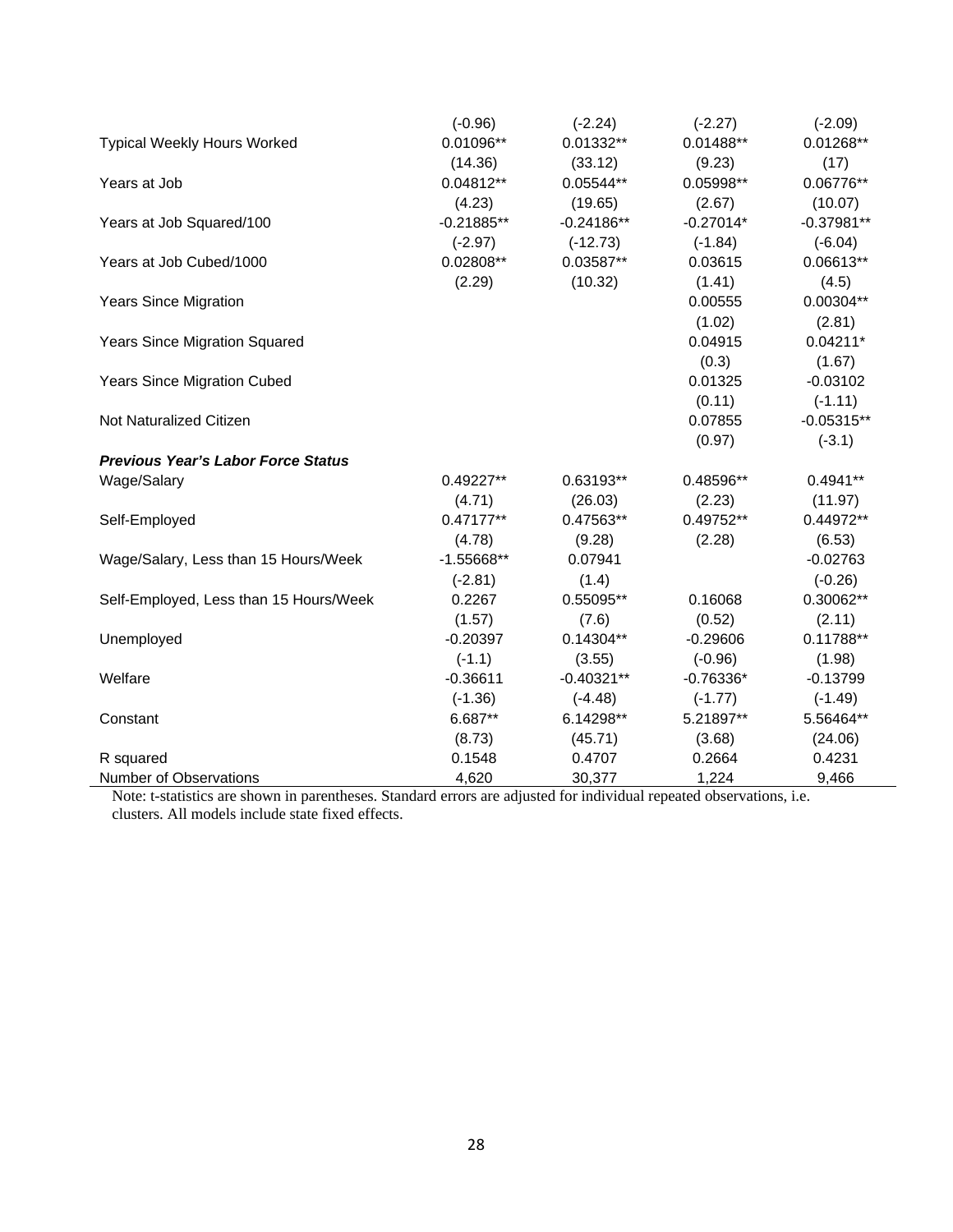| $P_{\rm{1}}$ and $P_{\rm{2}}$ and $P_{\rm{3}}$ and $P_{\rm{3}}$ and $P_{\rm{3}}$ and $P_{\rm{4}}$ and $P_{\rm{3}}$ | <b>Native</b>                  |                    |                                | Immigrant          |
|--------------------------------------------------------------------------------------------------------------------|--------------------------------|--------------------|--------------------------------|--------------------|
|                                                                                                                    | <b>Self</b><br><b>Employed</b> | <b>Wage/Salary</b> | <b>Self</b><br><b>Employed</b> | <b>Wage/Salary</b> |
| <b>High School Graduate</b>                                                                                        | $0.42022**$                    | $0.2275**$         | 0.08777                        | $0.21011**$        |
|                                                                                                                    | (5.86)                         | (17.75)            | (0.92)                         | (10.71)            |
| Age                                                                                                                | $0.16451**$                    | $0.0794**$         | 0.29929**                      | 0.13682**          |
|                                                                                                                    | (2.41)                         | (7.13)             | (2.44)                         | (6.68)             |
| Age Squared/100                                                                                                    | $-0.32322**$                   | $-0.14126**$       | $-0.72382**$                   | $-0.29184**$       |
|                                                                                                                    | $(-2)$                         | $(-4.97)$          | $(-2.46)$                      | $(-5.52)$          |
| Age Cubed/1000                                                                                                     | 0.01887                        | $0.007**$          | $0.05425**$                    | 0.01883**          |
|                                                                                                                    | (1.55)                         | (3.05)             | (2.39)                         | (4.36)             |
| Youngest Child Younger Than 1                                                                                      | 0.02075                        | $-0.01586$         | $-0.25995$                     | $-0.01182$         |
|                                                                                                                    | (0.15)                         | $(-0.71)$          | $(-1.25)$                      | $(-0.28)$          |
| Youngest Child Aged 1                                                                                              | $-0.0691$                      | $-0.01874$         | $-0.0397$                      | $-0.07857$         |
|                                                                                                                    | $(-0.37)$                      | $(-0.58)$          | $(-0.18)$                      | $(-1.45)$          |
| Youngest Child Between Ages 2 and 3                                                                                | $-0.2449$                      | 0.02619            | $-0.27223$                     | $-0.01842$         |
|                                                                                                                    | $(-1.23)$                      | (0.98)             | $(-1.34)$                      | $(-0.32)$          |
| Youngest Child Between Ages 4 and 5                                                                                | $-0.06509$                     | $-0.04726*$        | $-0.07856$                     | 0.0084             |
|                                                                                                                    | $(-0.42)$                      | $(-1.75)$          | $(-0.38)$                      | (0.21)             |
| Youngest Child Between Ages 6 and 12                                                                               | $-0.12721$                     | $-0.0315*$         | $-0.06009$                     | $-0.00694$         |
|                                                                                                                    | $(-1.14)$                      | $(-1.83)$          | $(-0.38)$                      | $(-0.22)$          |
| Youngest Child Teenager                                                                                            | 0.06079                        | $-0.04263*$        | $-0.05443$                     | $-0.072$           |
|                                                                                                                    | (0.37)                         | $(-1.89)$          | $(-0.28)$                      | $(-1.23)$          |
| Single                                                                                                             | 0.10679                        | $-0.03564**$       | $-0.14065$                     | 0.02279            |
|                                                                                                                    | (1.43)                         | $(-2.92)$          | $(-1.1)$                       | (0.82)             |
| Single*Youngest Child Younger Than 1                                                                               | $-0.22607$                     | 0.01292            | 0.48543                        | $-0.03143$         |
|                                                                                                                    | $(-0.79)$                      | (0.44)             | (1.46)                         | $(-0.55)$          |
| Single*Youngest Child Aged 1                                                                                       | $-0.26475$                     | 0.03341            | 0.49855                        | 0.01428            |
|                                                                                                                    | $(-1.08)$                      | (0.74)             | (0.93)                         | (0.18)             |
| Single*Youngest Child Between Ages 2 and 3                                                                         | 0.14171                        | $-0.05219$         | 0.06908                        | $-0.04905$         |
|                                                                                                                    | (0.39)                         | $(-1.39)$          | (0.27)                         | $(-0.66)$          |
| Single*Youngest Child Between Ages 4 and 5                                                                         | 0.01264                        | 0.02243            | 0.43063                        | $-0.10439*$        |
|                                                                                                                    | (0.05)                         | (0.62)             | (1.27)                         | $(-1.66)$          |
| Single*Youngest Child Between Ages 6 & 12                                                                          | 0.15594                        | 0.01616            | $-0.22988$                     | $-0.09506**$       |
|                                                                                                                    | (1.05)                         | (0.71)             | $(-0.98)$                      | $(-2.18)$          |
| Single*Youngest Child Teenager                                                                                     | $-0.34879$                     | 0.03205            | 0.13705                        | $-0.0134$          |
|                                                                                                                    | $(-1.48)$                      | (1.01)             | (0.34)                         | $(-0.18)$          |
| Persons in Household                                                                                               | 0.00106                        | $-0.02235**$       | 0.00007                        | $-0.00687$         |
|                                                                                                                    | (0.04)                         | $(-5.55)$          | (0)                            | $(-1.16)$          |
| Metropolitan Resident                                                                                              | 0.34786**                      | $0.17063**$        | 0.54102**                      | $0.10279**$        |
|                                                                                                                    | (5.5)                          | (16.4)             | (3.22)                         | (3.68)             |
| Hispanic                                                                                                           | $-0.07611$                     | $-0.05531**$       | $-0.29724**$                   | $-0.06405**$       |
|                                                                                                                    | $(-0.69)$                      | $(-2.97)$          | $(-2.77)$                      | $(-2.5)$           |
| African-American                                                                                                   | $-0.44106**$                   | $-0.08836**$       | 0.05508                        | $-0.06895**$       |
|                                                                                                                    | $(-3.92)$                      | $(-7.47)$          | (0.29)                         | $(-2.26)$          |
| Asian                                                                                                              | 0.05269                        | 0.13266**          | $-0.17298$                     | 0.00234            |
|                                                                                                                    | (0.24)                         | (2.01)             | $(-1.27)$                      | (0.07)             |
| <b>Other Ethnic Group</b>                                                                                          | 0.07741                        | $-0.05834*$        | $-0.06169$                     | $-0.08118*$        |
|                                                                                                                    |                                |                    |                                |                    |

## **Table 7**  Ordinary Least Squares, Log of Total Annual Earnings, Women.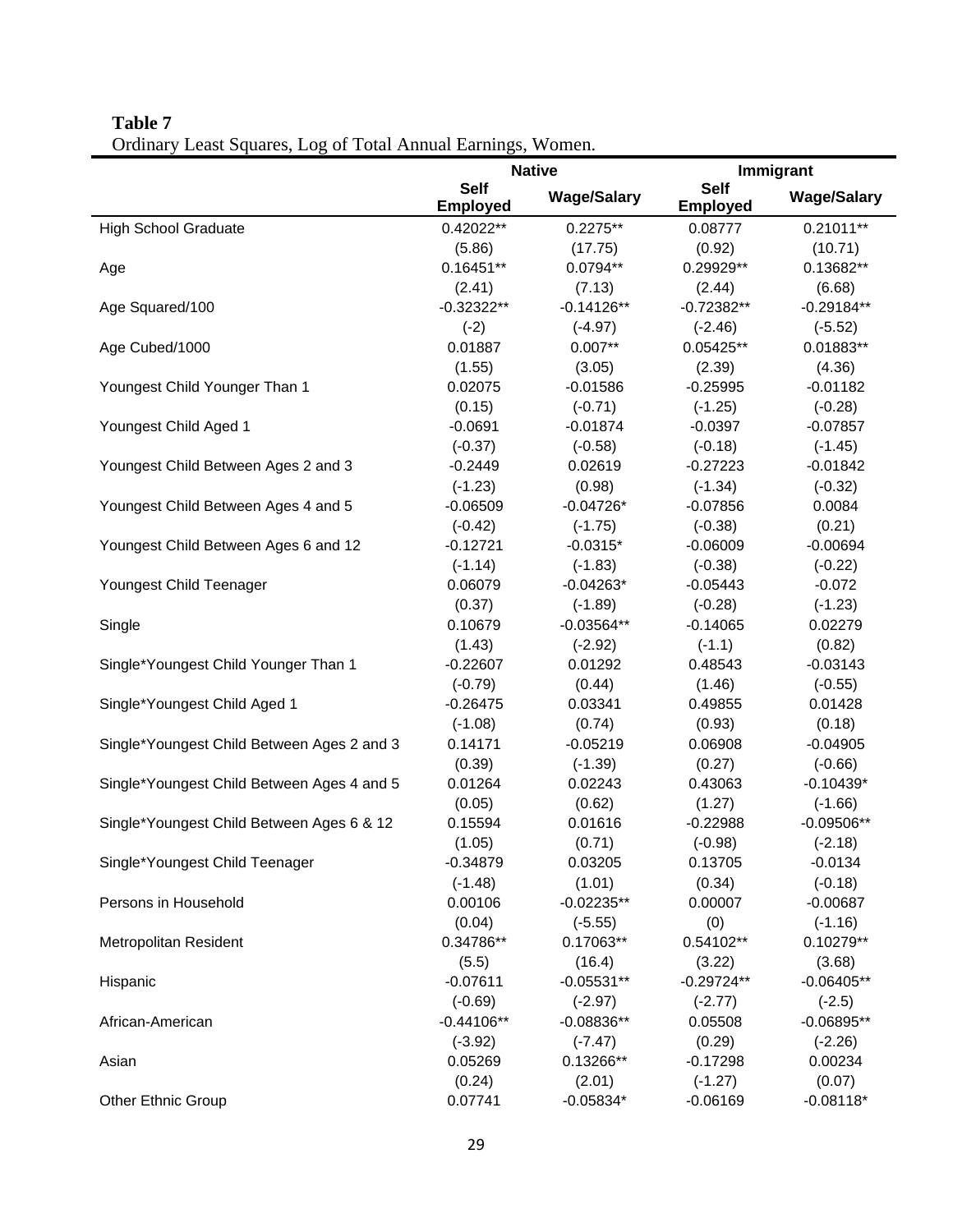|                                           | (0.5)       | $(-1.74)$    | $(-0.35)$    | $(-1.68)$    |
|-------------------------------------------|-------------|--------------|--------------|--------------|
| <b>Typical Weekly Hours Worked</b>        | $0.01052**$ | $0.02117**$  | $0.01334**$  | 0.01956**    |
|                                           | (7.28)      | (44.74)      | (5.38)       | (21.49)      |
| Years at Job                              | 0.04933**   | 0.07787**    | $0.0527*$    | 0.0994**     |
|                                           | (2.5)       | (24.21)      | (1.73)       | (14.27)      |
| Years at Job Squared/100                  | $-0.19778$  | $-0.32152**$ | $-0.16324$   | $-0.49835**$ |
|                                           | $(-1.55)$   | $(-13.58)$   | $(-0.74)$    | $(-8.89)$    |
| Years at Job Cubed/1000                   | 0.0245      | 0.04398**    | 0.00838      | 0.07915**    |
|                                           | (1.11)      | (9.23)       | (0.21)       | (6.6)        |
| <b>Years Since Migration</b>              |             |              | 0.00511      | 0.00296**    |
|                                           |             |              | (0.82)       | (2.35)       |
| <b>Years Since Migration Squared</b>      |             |              | $-0.08642$   | 0.01628      |
|                                           |             |              | $(-0.54)$    | (0.45)       |
| <b>Years Since Migration Cubed</b>        |             |              | $-0.34334**$ | $-0.00951$   |
|                                           |             |              | $(-2.7)$     | $(-0.36)$    |
| Not Naturalized Citizen                   |             |              | $-0.09385$   | $-0.04835**$ |
|                                           |             |              | $(-0.94)$    | $(-2.28)$    |
| <b>Previous Year's Labor Force Status</b> |             |              |              |              |
| Wage/Salary                               | $0.87241**$ | 0.70602**    | 0.92871**    | $0.578**$    |
|                                           | (6.17)      | (27.35)      | (4.52)       | (16.95)      |
| Self-Employed                             | 0.88404**   | $0.54**$     | 1.09228**    | 0.33951**    |
|                                           | (6.8)       | (7.71)       | (6.28)       | (2.54)       |
| Wage/Salary, Less than 15 Hours/Week      | 0.42041     | $0.13781**$  | $-0.64615$   | $0.13505*$   |
|                                           | (1.37)      | (3.24)       | $(-0.96)$    | (1.78)       |
| Self-Employed, Less than 15 Hours/Week    | 0.62188**   | 0.51075**    | 0.93818**    | 0.20752      |
|                                           | (3.39)      | (6.92)       | (3.41)       | (0.7)        |
| Unemployed                                | 0.10547     | 0.22097**    | 0.56595*     | 0.08841      |
|                                           | (0.37)      | (5.52)       | (1.66)       | (1.44)       |
| Welfare                                   | $-0.39265$  | $-0.20739**$ | 0.14547      | $-0.11906*$  |
|                                           | $(-1.22)$   | $(-4.69)$    | (0.4)        | $(-1.78)$    |
| Constant                                  | 4.86301**   | 6.52221**    | 3.57399**    | 5.99562**    |
|                                           | (5.27)      | (49.69)      | (2.25)       | (24.67)      |
| R squared                                 | 0.2191      | 0.4813       | 0.3999       | 0.4968       |
| Number of Observations                    | 2,011       | 27,888       | 604          | 6,807        |

Note: t-statistics are shown in parentheses. Standard errors are adjusted for individual repeated observations, i.e. clusters. All models include state fixed effects.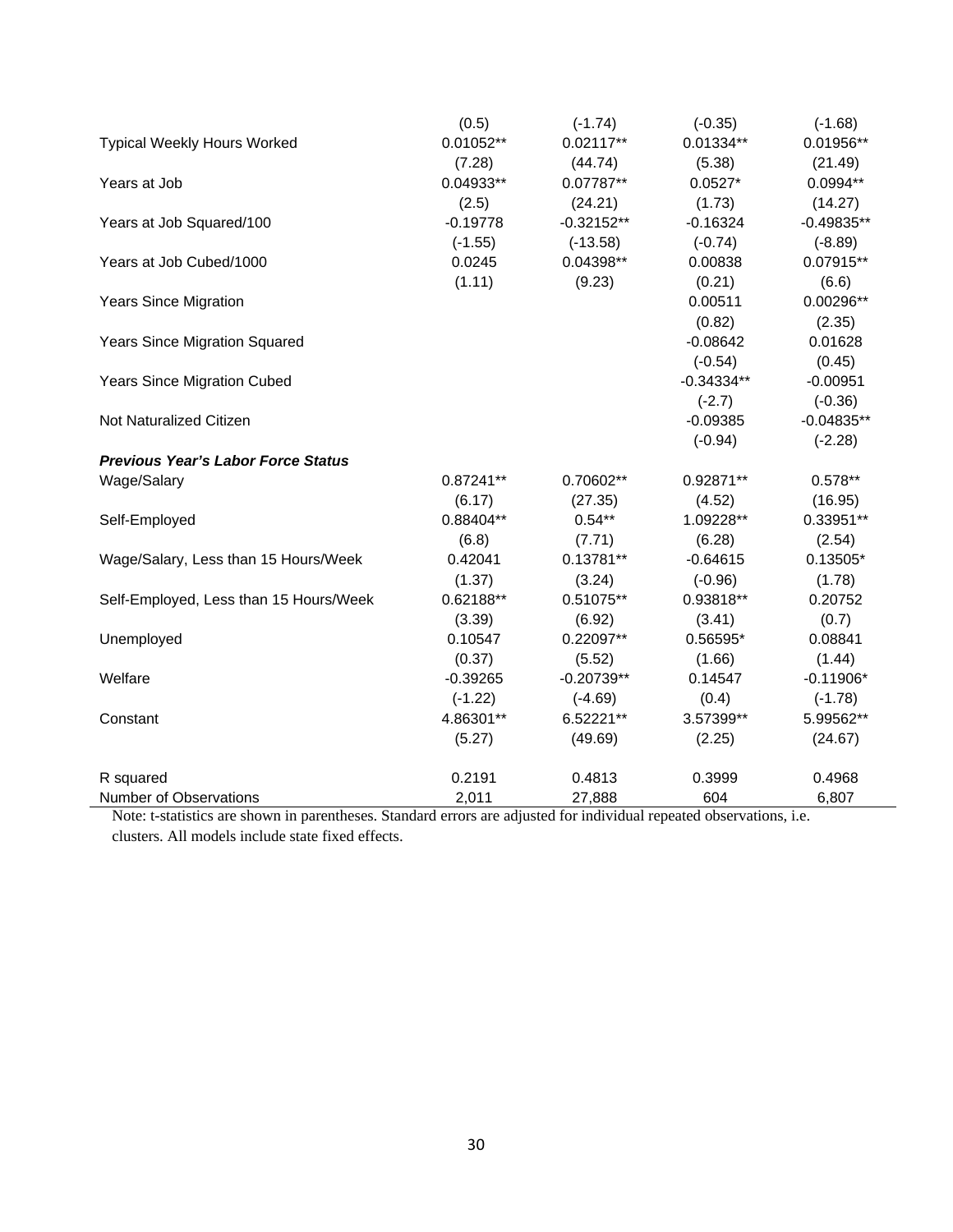# **Table 8**

Oaxaca Decomposition of Log Total Annual Earnings Mean Differences between Low-Skilled Self-Employed and Wage/Salary Employers.

|                                                                      | Men               |                | Women             |                |  |
|----------------------------------------------------------------------|-------------------|----------------|-------------------|----------------|--|
|                                                                      | <b>Immigrants</b> | <b>Natives</b> | <b>Immigrants</b> | <b>Natives</b> |  |
| Observed Mean Wage/Salary Advantage,<br><b>Total Annual Earnings</b> | 4.3%              | 3.8%           | 15.0%             | 39.4%          |  |
| Contribution due to                                                  |                   |                |                   |                |  |
| Education                                                            | $-0.4%$           | $-0.01%$       | $-0.1%$           | 0.3%           |  |
| Age                                                                  | $-5.7%$           | $-3.3%$        | $-3.1%$           | $-3.0%$        |  |
| <b>Household Composition</b>                                         | $-2.5%$           | $-3.7%$        | $-0.9%$           | 0.9%           |  |
| Geographic Location                                                  | 2.2%              | 1.7%           | $-5.6%$           | 0.5%           |  |
| <b>Ethnic Composition</b>                                            | $-1.7%$           | $-3.4%$        | 1.5%              | $-3.6%$        |  |
| Hours Work per Week                                                  | $-8.5%$           | $-7.7\%$       | 0.5%              | $-4.9%$        |  |
| Years in Business/Job                                                | $-4.5%$           | $-4.4%$        | $-0.6%$           | $-3.7%$        |  |
| <b>Previous Labor Market Status</b>                                  | $-3.9%$           | $-3.3%$        | $-4.3%$           | $-3.3%$        |  |
| <b>Year Effects</b>                                                  | $-0.3%$           | $-0.01%$       | $-5.0%$           | $-0.3%$        |  |
| Not Naturalized                                                      | 0.5%              | N/A            | $-18.4%$          | N/A            |  |
| Years in the U.S.                                                    | $-0.8%$           | N/A            | $-0.5%$           | N/A            |  |
| <b>Total Due to Characteristics</b><br>$\cdot$                       | $-25.7%$<br>.     | $-24.1%$       | $-36.5%$<br>.     | $-17.2%$       |  |

Note: Based on sample means and regressions results presented in Tables 3-4 and Tables 5-6.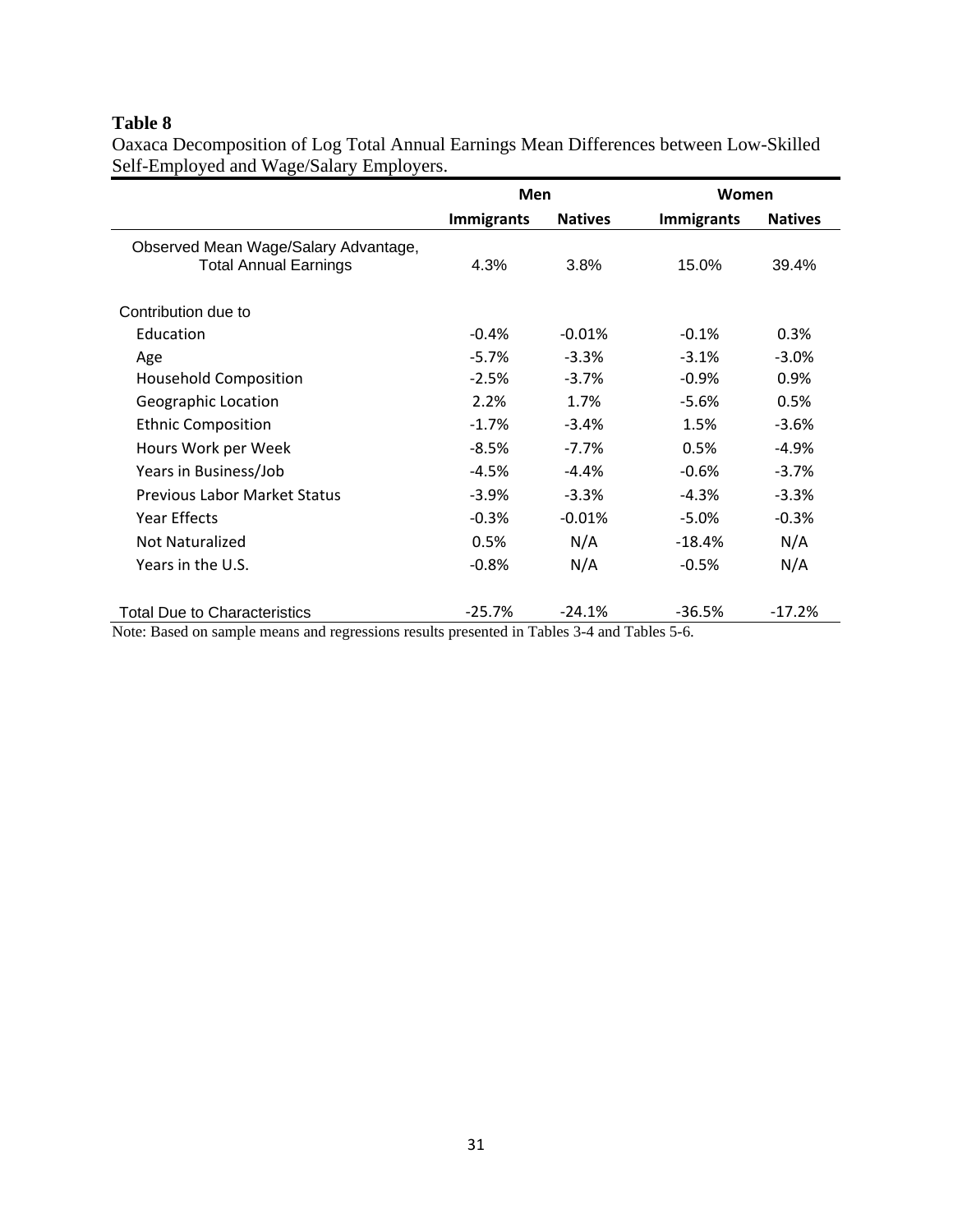#### **Table 9**

Oaxaca Decomposition of Log Total Annual Earnings Mean Differences between Low-Skilled Natives and Immigrants, by Sector.

|                                      |            | Self-Employed | <b>Wage/Salary</b> |         |
|--------------------------------------|------------|---------------|--------------------|---------|
|                                      | <b>Men</b> | Women         | Men                | Women   |
| Observed Annual Earnings Difference, |            |               |                    |         |
| Natives - Immigrants                 | 20.3%      | 2.2%          | 19.6%              | 18.4%   |
| Contribution due to                  |            |               |                    |         |
| Education                            | 0.8%       | $-7.5%$       | 4.0%               | 4.7%    |
| Age                                  | $-0.8%$    | 3.2%          | $-0.3%$            | $-0.3%$ |
| <b>Household Composition</b>         | $-0.5%$    | $-0.5%$       | 1.2%               | 1.0%    |
| Geographic Location                  | $-11.7%$   | 11.3%         | 0.7%               | $-0.9%$ |
| <b>Ethnic Composition</b>            | 19.6%      | $-1.7%$       | 5.1%               | 3.1%    |
| Hours Work per Week                  | 3.2%       | $-1.8%$       | 1.0%               | 0.6%    |
| Years in Business/Job                | 4.4%       | $-2.5%$       | 3.2%               | 5.6%    |
| <b>Previous Labor Market Status</b>  | 1.9%       | $-3.4%$       | 0.5%               | 4.1%    |
| Year Effects                         | 0.8%       | 1.0%          | 0.7%               | 0.5%    |
| <b>Total Due to Characteristics</b>  | 16.1%      | $-2.8%$       | 17.2%              | 19.8%   |
| Proportion of Observed Difference    | 79.5%      | $-124.0%$     | 87.5%              | 107.4%  |

Note: Based on sample means and regressions results presented in Tables 3-4 and regression estimates using the specifications in Tables 5-6 with the exception that controls for years since migration and not-naturalized are excluded for immigrants.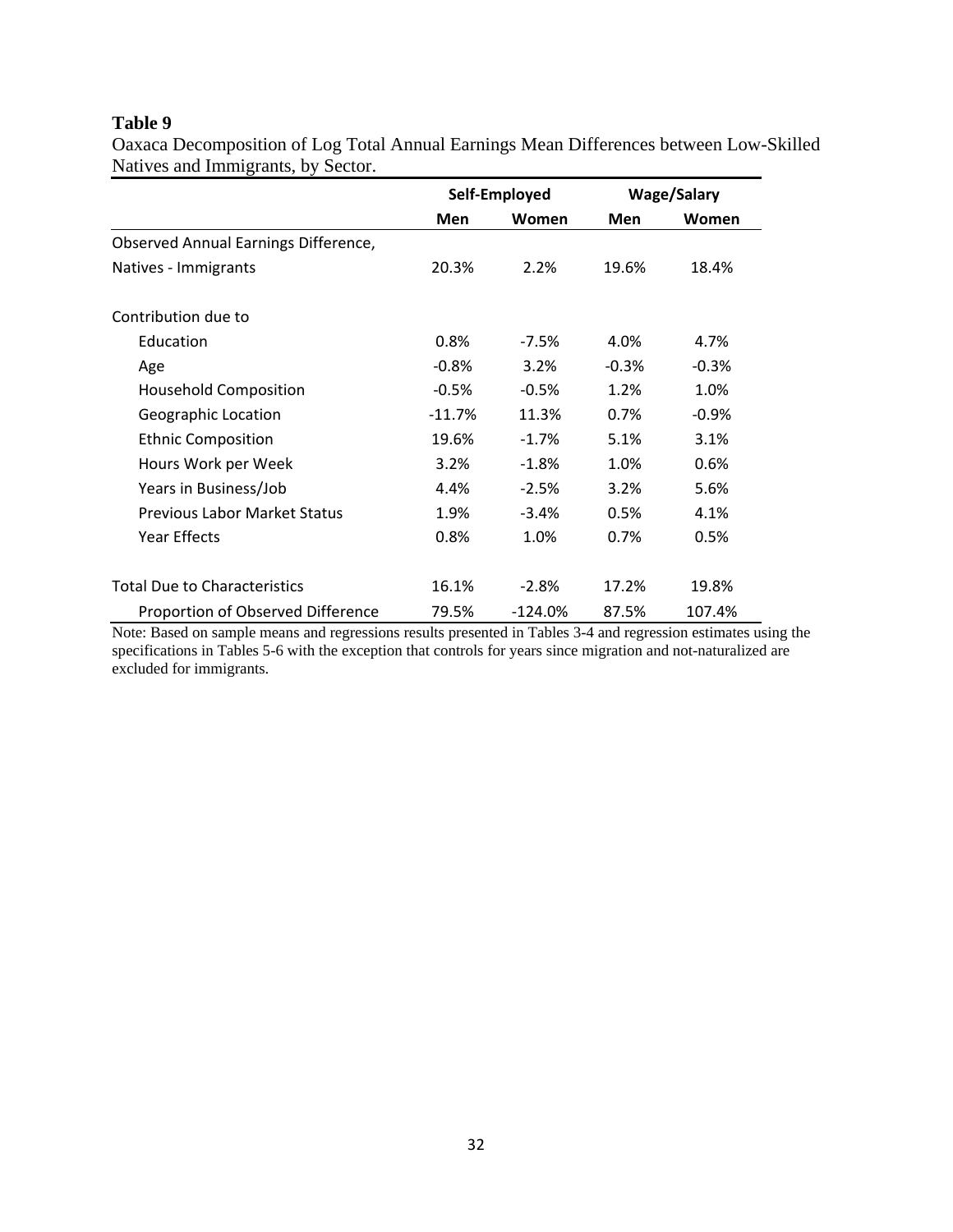# **Table 10**

Fixed Effects Log Annual Earnings Models, Men

|                                             | <b>Native</b>                  |                    | Immigrant                      |                    |
|---------------------------------------------|--------------------------------|--------------------|--------------------------------|--------------------|
|                                             | <b>Self</b><br><b>Employed</b> | <b>Wage/Salary</b> | <b>Self</b><br><b>Employed</b> | <b>Wage/Salary</b> |
| Typical Weekly Hours Worked                 | $0.0059**$                     | $0.0055**$         | $0.0098**$                     | $0.0066**$         |
|                                             | (4.27)                         | (13.99)            | (2.87)                         | (8.73)             |
| Years in Business/at Job                    | $0.0701**$                     | $0.0778**$         | $0.0653*$                      | $0.098**$          |
|                                             | (3.05)                         | (17.48)            | (1.75)                         | (10.15)            |
| Years in Business/at Job <sup>2</sup> /100  | $-0.3032**$                    | $-0.4858**$        | $-0.337*$                      | $-0.7242**$        |
|                                             | $(-2.04)$                      | $(-13.85)$         | $(-1.74)$                      | $(-8.09)$          |
| Years in Business/at Job <sup>3</sup> /1000 | 0.034                          | $0.0806**$         | 0.056                          | $0.1388**$         |
|                                             | (1.27)                         | (11.6)             | (1.48)                         | (6.31)             |
| Constant                                    | $9.5505**$                     | 9.6865**           | 9.0906**                       | $9.256**$          |
|                                             | (75.73)                        | (444.68)           | (44.79)                        | (226.58)           |
| R squared within                            | 0.0180                         | 0.0559             | 0.0380                         | 0.1002             |
| R squared between                           | 0.0784                         | 0.2780             | 0.0933                         | 0.0507             |
| R squared overall                           | 0.0596                         | 0.2039             | 0.0972                         | 0.0722             |
| Number of Observations                      | 7124                           | 46334              | 2123                           | 17455              |

Note: t-statistics are shown in parentheses.

### **Table 11**

### Fixed Effects Log Annual Earnings Models, Women

|                                             | <b>Native</b>                  |                    | Immigrant                      |                    |
|---------------------------------------------|--------------------------------|--------------------|--------------------------------|--------------------|
|                                             | <b>Self</b><br><b>Employed</b> | <b>Wage/Salary</b> | <b>Self</b><br><b>Employed</b> | <b>Wage Salary</b> |
| Typical Weekly Hours Worked                 | $0.0075**$                     | $0.0091**$         | $0.0105**$                     | $0.0105**$         |
|                                             | (3.34)                         | (19.67)            | (3.57)                         | (9.27)             |
| Years in Business/at Job                    | $0.1146**$                     | $0.1081**$         | $0.0713*$                      | $0.1151**$         |
|                                             | (2.52)                         | (21.17)            | (1.74)                         | (9.47)             |
| Years in Business/at Job <sup>2</sup> /100  | $-0.6583**$                    | $-0.7356**$        | $-0.343*$                      | $-0.7831**$        |
|                                             | $(-1.96)$                      | $(-15.87)$         | $(-1.68)$                      | $(-6.6)$           |
| Years in Business/at Job <sup>3</sup> /1000 | 0.102                          | $0.1274**$         |                                | $0.1348**$         |
|                                             | (1.45)                         | (12.12)            |                                | (4.91)             |
| Constant                                    | $8.7411**$                     | $9.0955**$         | 8.6986**                       | $8.7275**$         |
|                                             | (49.47)                        | (397.64)           | (41.23)                        | (165.91)           |
| R squared within                            | 0.0273                         | 0.0932             | 0.0627                         | 0.1415             |
| R squared between                           | 0.1354                         | 0.2711             | 0.0274                         | 0.0918             |
| R squared overall                           | 0.0940                         | 0.2149             | 0.0378                         | 0.1217             |
| Number of Observations                      | 3046                           | 42017              | 1013                           | 11872              |

Note: t-statistics are shown in parentheses.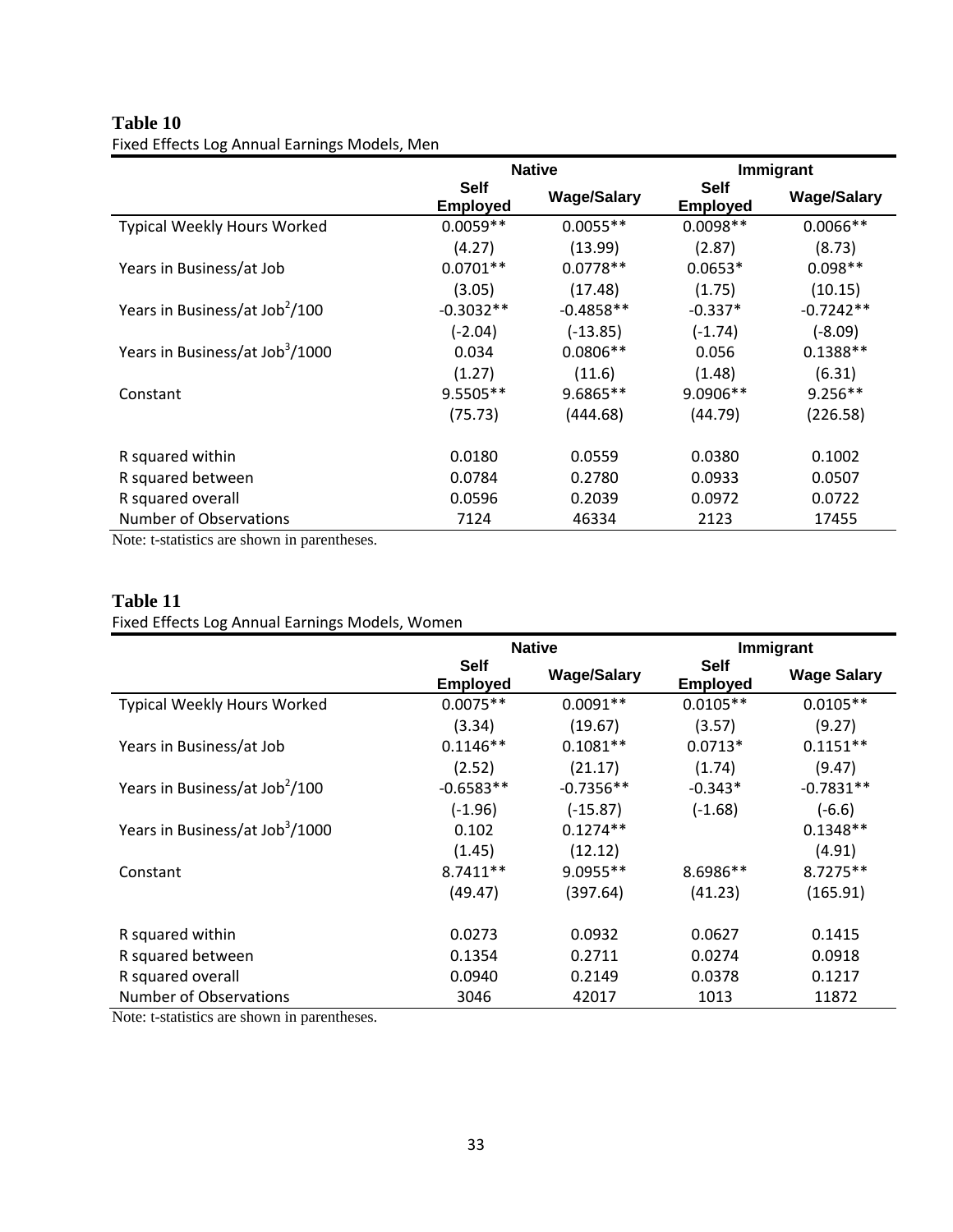| 9111 |
|------|
|------|





Source: 1980, 1990 and 2000 U.S. Census; 2005-2007 American Community Survey.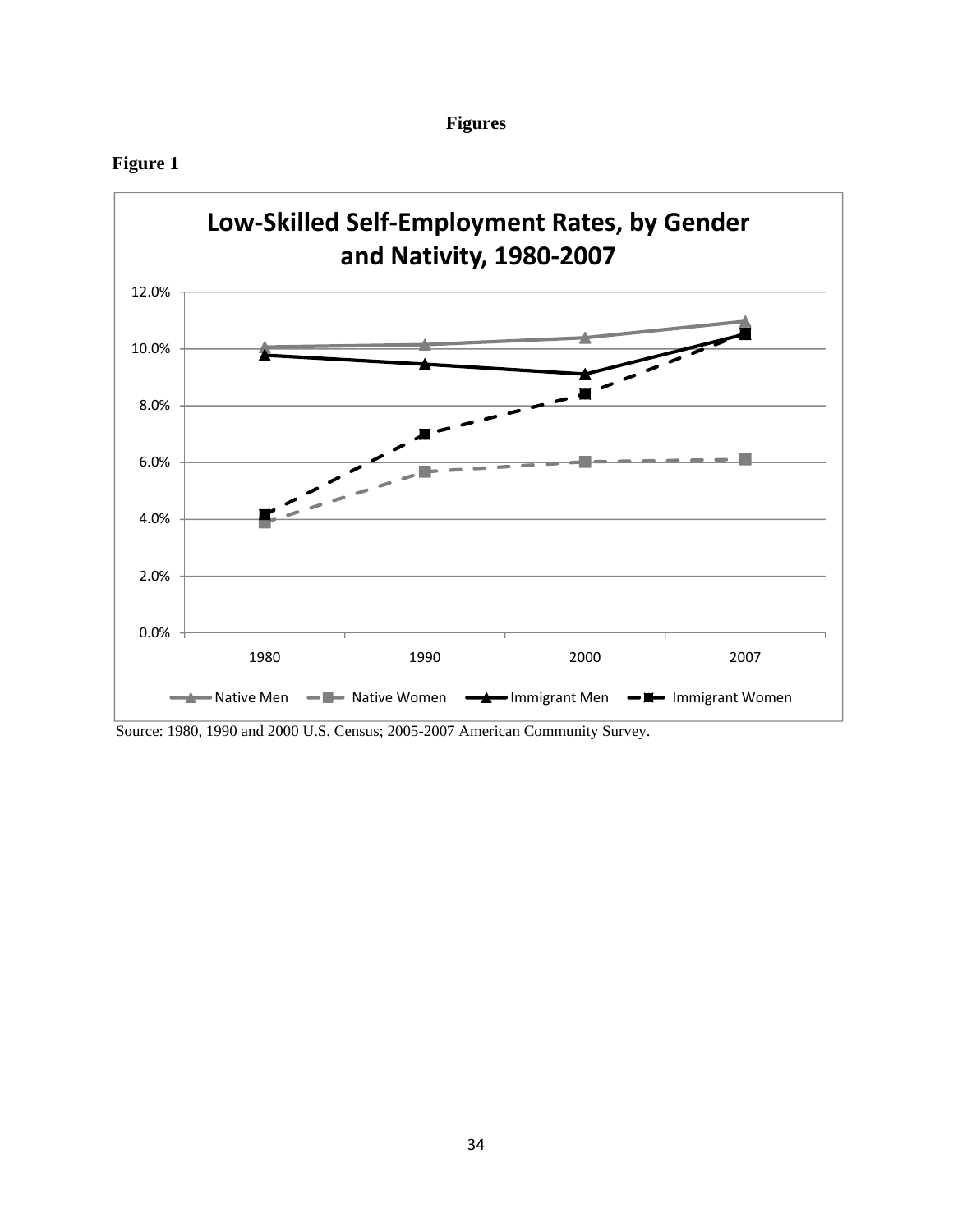



Note: The predicted log annual earnings are generated from the regression estimates presented in Table 10.